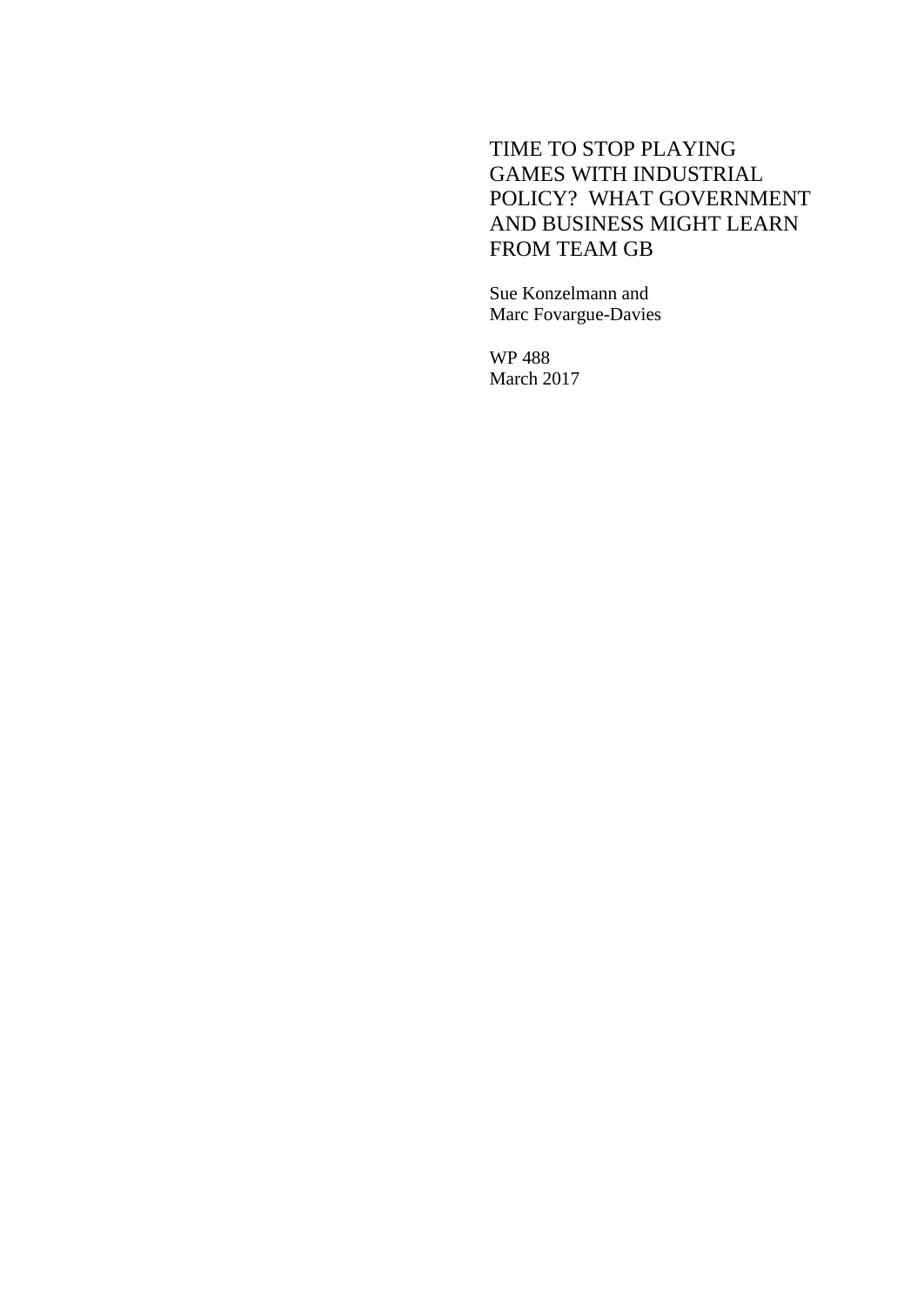## **TIME TO STOP PLAYING GAMES WITH INDUSTRIAL POLICY? WHAT GOVERNMENT AND BUSINESS MIGHT LEARN FROM TEAM GB**

Centre for Business Research, University of Cambridge Working Paper No. 488

Sue Konzelmann Birkbeck, University of London Centre for Business Research, University of Cambridge Email: [s.konzelmann@bbk.ac.uk](mailto:s.konzelmann@bbk.ac.uk)

> Marc Fovargue-Davies Bikbeck, University of London Email: [m.fd@me.com](mailto:m.fd@me.com)

> > March 2017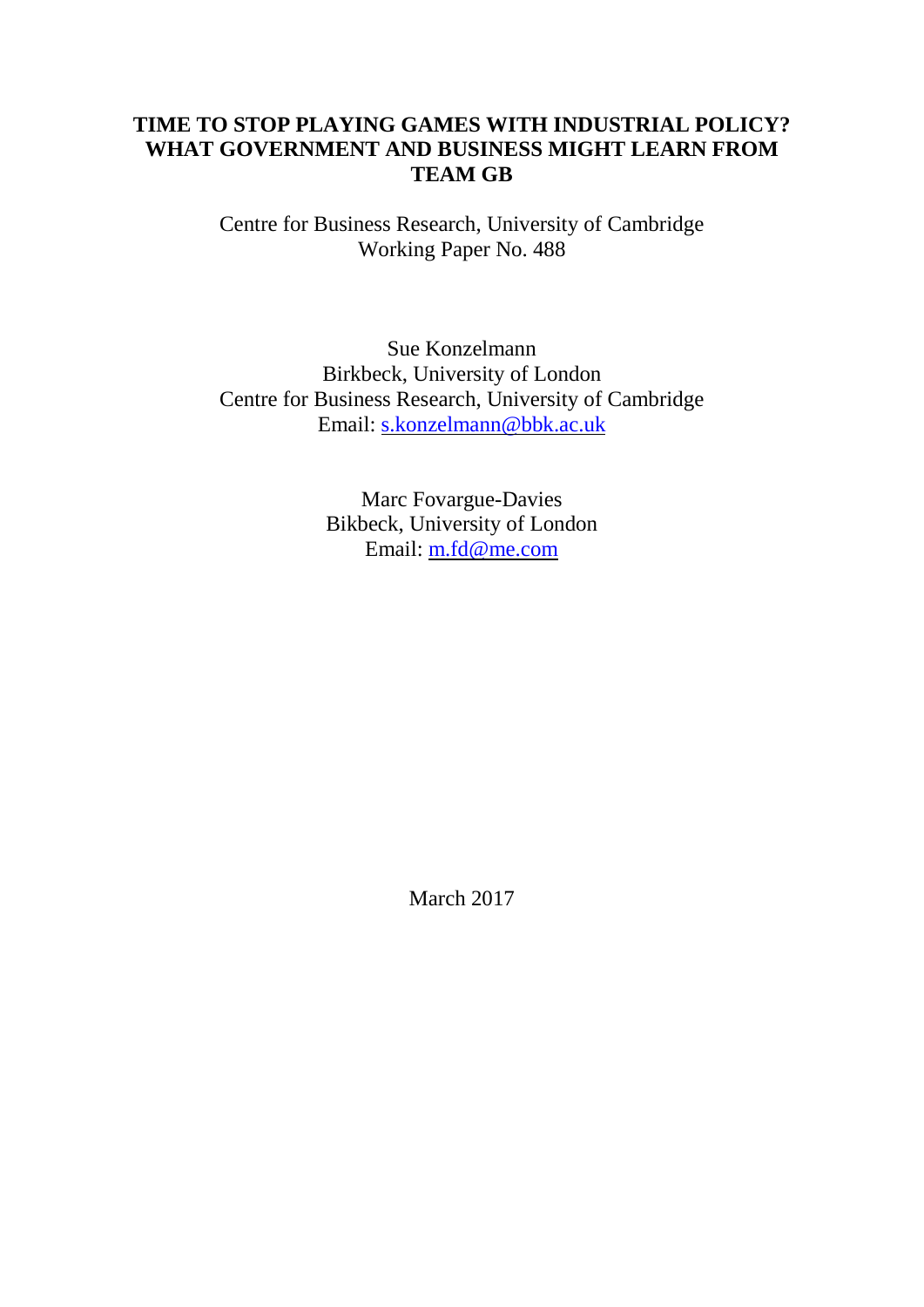## **Abstract**

This paper investigates the degree to which the British elite sport policy model might inform a strategy for building international competiveness in UK industry. The methodology is qualitative, based on in-depth interviews with key figures in the British elite sport system, including UK Sport's CEO, Performance Directors of National Sport Governing Bodies whose athletes competed in London 2012 and Rio 2016 and Olympic athletes. The analysis also draws upon detailed case studies of sectors that are currently competing successfully in international markets – despite decades of ill-informed industrial policy, if not neglect. Areas standing out as key to the UK elite sport policy model's success include: an institutional structure to provide strategic leadership, identify talent and support the development of internationally competitive athletes and teams, whilst at the same time insulating them from interference by short-term political (and sporting) interests; an enabling competitive environment with access to a reliable source of finance; and an institutional system that encourages learning, innovation and responsiveness to opportunities and constraints. Taken together, these – if available to British businesses, clusters and sectors – would likely facilitate improvement in the UK's industrial performance. The significance of the elite sport case is that not only was it developed and successfully implemented in the British cultural, institutional and political context, in many respects elite sport can be considered a high performance industrial sector. It therefore offers a starting point for evolving strategy for building international competitiveness in comparable sectors of British industry.

**Key words:** UK Sport, Sport policy, Elite sport development, Industrial strategy, Competitiveness

**JEL Codes:** L00, L50, L83

Further information about the Centre for Business Research can be found at: www.cbr.cam.ac.uk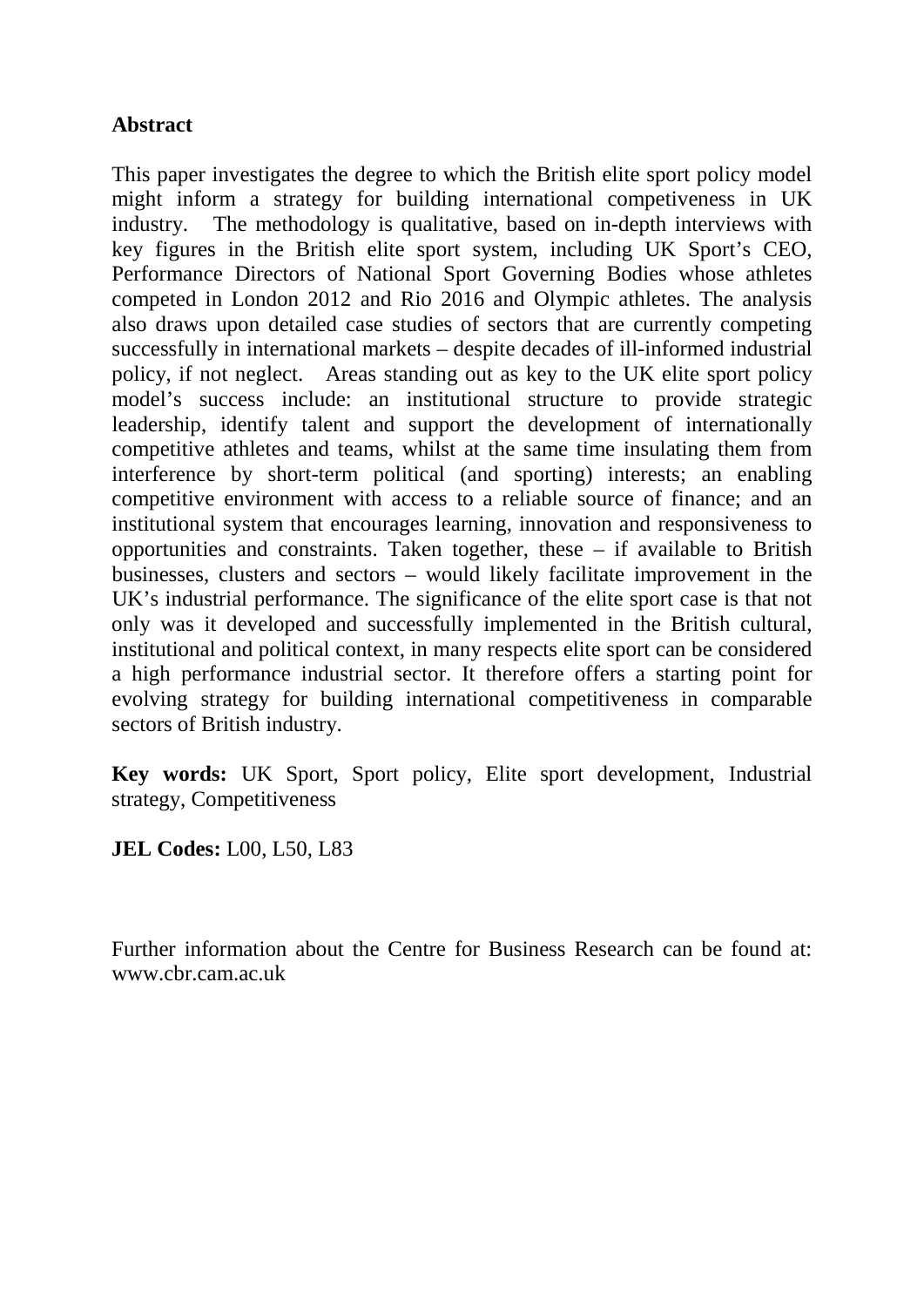*'Government should not involve itself in professional sport just for the sake of it, but where we have a clear remit and can make a positive difference.' (Coe, 2015, p. 35)*

## **1. Introduction**

In September 2012, after Team GB's record-breaking performance – and with the London Olympic Games still alive in the public imagination – Vince Cable, then Secretary for Business, Innovation and Skills, set out his vision for a longterm industrial strategy, making direct reference to that which had contributed so much to Britain's Olympic success:

'The Olympics provided a unique opportunity to celebrate the things the UK does well. …. Our athletes achieved what they did because of their years of commitment and planning. I was initially a sceptic; I could see the costs but not the benefits. But the games proved to be a success. Years of planning and investment in pursuit of a clear and ambitious vision were realized. … I think there is a read-across to the way we approach our economic future'.

He went on:

'We need to take the same approach: a clear, ambitious vision; the courage to take decisions that bear fruit over a long period; openness to new opportunities as they develop; focus on the things we do best; and an enduring commitment far beyond a five year parliament or spending review period'(Cable, 2012).

Thus, although sport-related issues dominated discussions concerning London 2012's 'Olympic Legacy', policy-makers and politicians were also looking for lessons that might be learned from the approach that had proven so successful in strengthening the international competitiveness of British elite sport to inform the development of an *industrial* strategy aimed at addressing the challenges facing the UK economy.

However, by the time the Rio Games arrived in 2016, very little, if anything, had been accomplished. The idea of boosting economic growth in the North of England had been proposed by the 2010-15 Conservative/Liberal-Democrat Coalition Government and branded 'the Northern Power House' by the 2015 Conservative Government. But with neither a clear vision nor the strategy and resources required to achieve it, when Theresa May's Government came to power in July 2016, it was subsumed into a nationwide agenda for improving productivity in cities and regions outside of the Southeast of the country. This sequence of events is much more reminiscent of the state's approach to elite sport prior to its low point at Atlanta 1996, than the measured and well-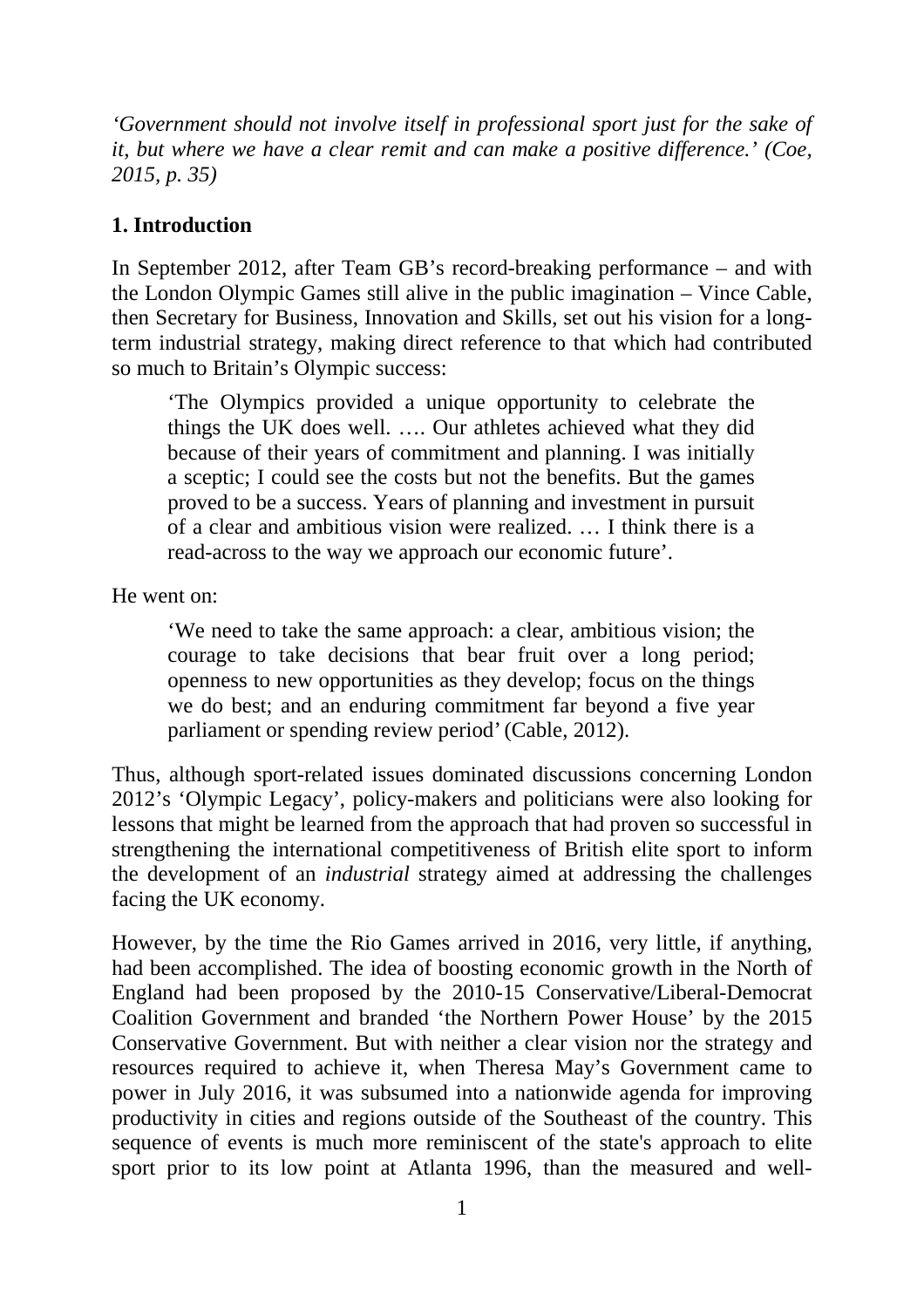resourced ambition that followed it; and the successful elite sport policy model has, it seems, been forgotten – despite Team GB's continuing record-breaking performance.

This paper explores the extent to which the UK elite sport strategy might inform the development of a system for building international competitiveness in British industry. Section 2 examines the British elite sport policy model and Team GB's resulting competitive improvement since Atlanta 1996. Section 3 traces the evolving role of the state in British industrial policy. Section 4 identifies aspects of the elite sport case that might be applied to British industry; and Section 5 concludes.

# **2. Building international competitiveness in British elite sport**

Prior to the strategic changes following the 1996 Atlanta Summer Games – when Team GB placed  $36<sup>th</sup>$  in the world rankings with only one gold medal – the British Olympic Team was in a similar position to that faced by many UK small- and medium-sized businesses (SMEs) today. There was no clear vision, no political support and a shortage of appropriate funding. Whilst the institutional structures underpinning sport – the National Sport Governing Bodies (NGBs) – were functional to a degree, they, too, were under-resourced and operating independently of each other, with little or no strategic leadership.

The fragmented nature of sport policy in the UK was recognized by the Great Britain Sports Council. In 1993, it acknowledged that 'the UK's sporting achievements have too often been secured in spite of the disparate goals having been set by our sporting community' (quoted in Houlihan & Lindsey, [2013,](#page-29-0) p. 39). In any given year, only a limited number of athletes managed to achieve Olympic or Paralympic success; and they competed largely as individuals, without access to the resources of a team within which to develop their competitive capabilities, learn from each other's experience and build upon it for future events.

Peter Keen, himself a former world champion cyclist and coach – and UK Sport's Performance Director from 2004 to 2012 – summed the problem up:

'My career in sport … was that of a classic Alpinist. We were trying to climb this thing, but we weren't leaving any maps or ropes for anyone else. If anything, quite the reverse. That switch from one-off success to an approach that is a quite different set of values is probably the single biggest difference … The challenge was to convert those highly motivated, highly talented individuals into a *system*' (quoted in Slater, 2008, emphasis added).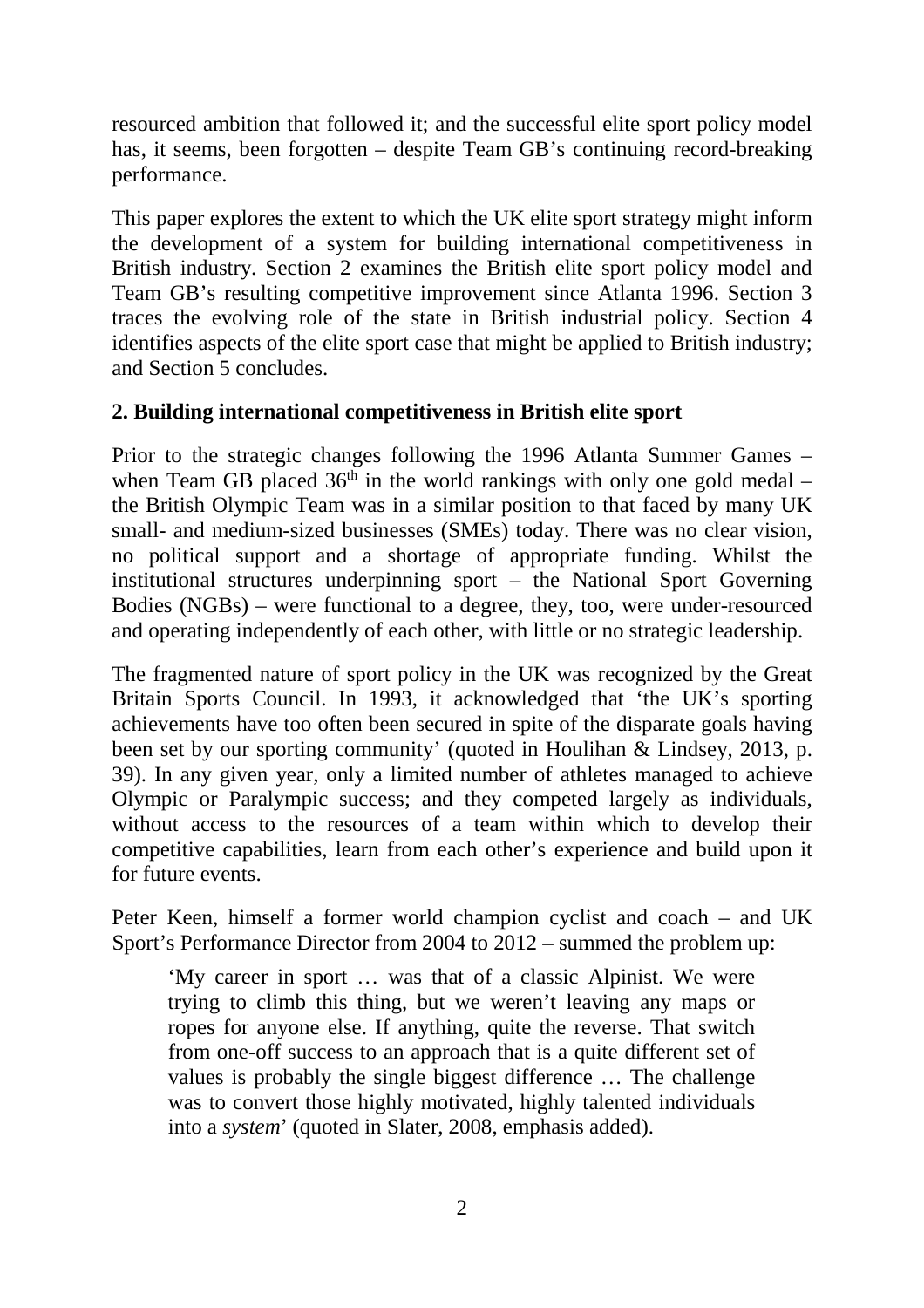But British elite sport suffered not only from the absence of a coherent system for competitiveness development; it also lacked a stable source of funding and was vulnerable to poorly informed government intervention. Many of Team GB's rivals had none of these disadvantages.

The concept of elite sport *strategy* is not new; the various nations of the former Soviet bloc laid the foundations by developing talent identification, coaching, and medical support systems. The results were obvious as – prior to the bloc's breakup in 1991 – the USSR consistently accounted for the majority of Olympic medals.

This strategy profoundly influenced those developed by others, notably Australia, following its own Olympic nadir at the 1976 Montreal Summer Games, when it placed  $32<sup>nd</sup>$ , with only 5 medals, none gold. In response, the then Prime Minister Malcolm Fraser set up the Australian Institute of Sport; and the new elite sport system took much of its inspiration from East Germany (then, still part of the USSR) but was no mere copy. Building on local conditions and existing institutional structures, the Australian interpretation took account of its large distances between population centers and the challenges of accessing resources. Sports academies were created as centers of excellence for a restricted number of disciplines, offering state of the art resources and facilities and unwavering focus. The result was a characteristically Australian system – and rapid improvement in results. Four years later in Moscow, Australia rose to a world ranking of  $15<sup>th</sup>$ , with 9 medals, 2 gold.

It is against this backdrop of intensifying international competition that the performance of UK elite sport at Atlanta 1996 must be viewed. Although the breakup of the USSR might have been expected to improve the prospects for those outside the former bloc, the adoption of similar approaches by other countries merely shifted the locus of competition: an effective development system was now a requirement for competitive success.

# *Recognizing the political relevance of sport*

Prior to the 1990s, a significant problem facing UK elite sport – along with British business – was a lack of political will to get involved. Conservative governments of the 1980s maintained that, as far as possible, the state should *not* intervene in private sector activities. This included sport, with the Sports Councils (for England, Scotland, Wales and Northern Ireland) assuming a generalist role in sport promotion, under the 'Sport for All' credo.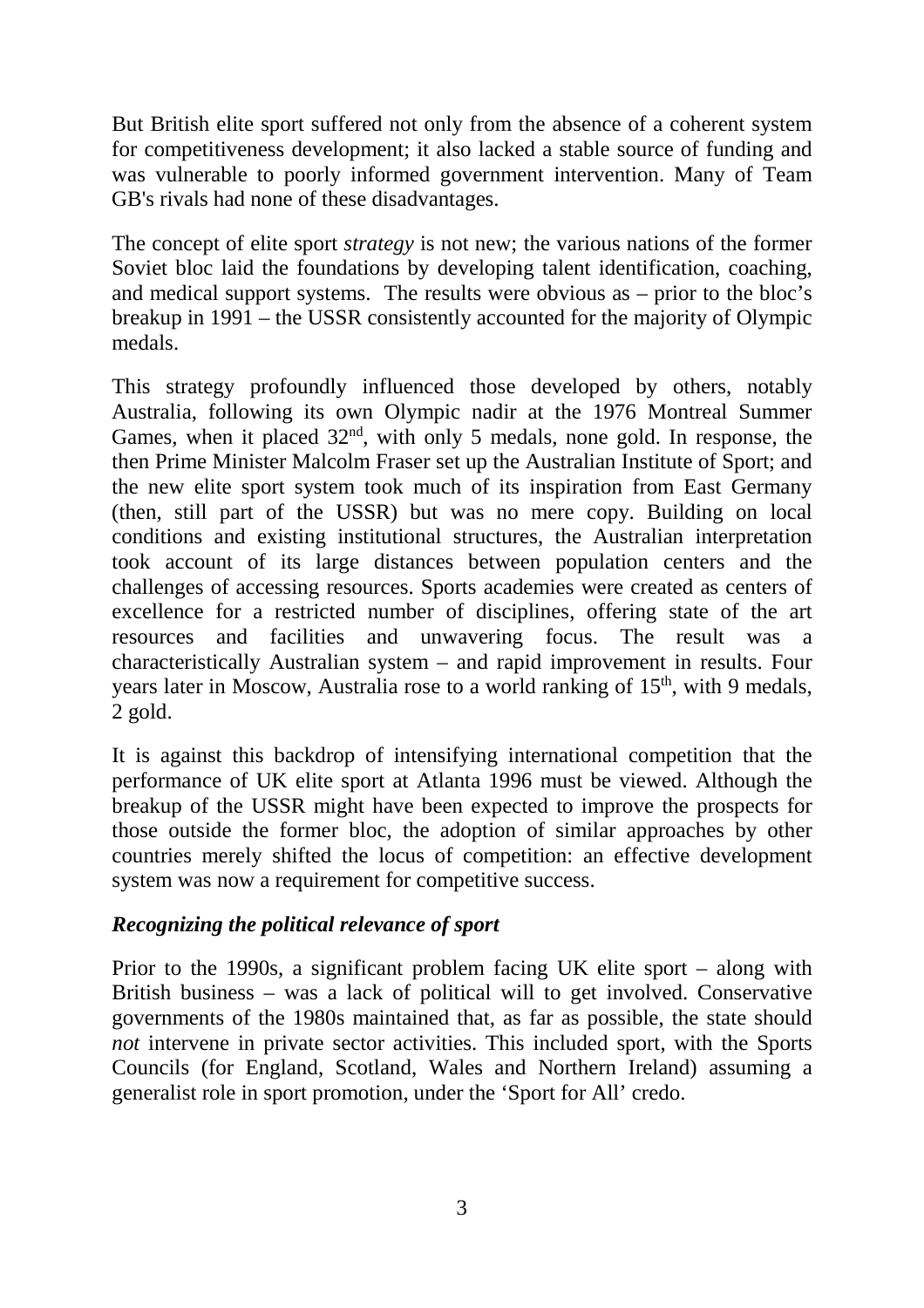However, when John Major – a life-long cricket supporter who understood the political significance of sport – succeeded Margaret Thatcher as prime minister, a decade of political indifference to sport abruptly ended. In 1995, he argued: 'we invented the majority of the world's sports  $\ldots$  19<sup>th</sup> century Britain was the cradle of a leisure revolution as significant as the agricultural and industrial revolutions we launched in the century before' (quoted in Whannel, 2005, p. 72). Major's strong personal backing proved instrumental in the strategic changes which underpinned the British Olympic Team's competitive turnaround (Houlihan & Lindsey, [2013,](#page-29-0) p. 40). Political support was crucial in a number of areas, since both the institutional and legal framework supporting elite sport development needed reform.

Another problem – also, currently the case for British SMEs – was the absence of a predictable, competitive source of funding. However, addressing this, both in absolute terms and by comparison to other countries, would be a challenge. The UK was in recession; and the government's reputation for fiscal prudence had been damaged by Sterling's humiliating exit from the European Exchange Rate Mechanism in 1992.

The new National Lottery, which was set up in 1993, however, provided a viable alternative to exchequer funding, with around 30 percent of the proceeds earmarked for good causes, including sport. It is worth noting that the UK lottery was not a straight-forward copy of the European model that inspired it; whilst most European lotteries are state-operated, the UK version is run privately, on a state-franchised basis.

However, additional funding was not in itself sufficient to change the game. The absence of leadership, a clearly articulated vision, and a strategy for achieving it – along with processes for identifying and developing talent – all needed to be addressed. Since the difficulties afflicting elite sport were no secret, it was possible for an interested government to engage with existing sporting institutions to facilitate the most pressing changes quickly. This involvement would not only make it easier to create the system, but also to develop it further as required.

Funding was thus the second of only four – albeit highly significant – changes in the government's relationship with elite sport. The third was the primary institutional change, also initiated by the Major government: In July 1994, then Sports Minister, Iain Sproat, outlined proposals (1) to replace the Sports Council of Great Britain with the England Home Country Sports Council (Sport England) and a new arms-length body, the United Kingdom Sports Council (UK Sport) that would focus on elite sport only, with much closer links to the British Olympic Association; and (2) to shift the focus of the Home Country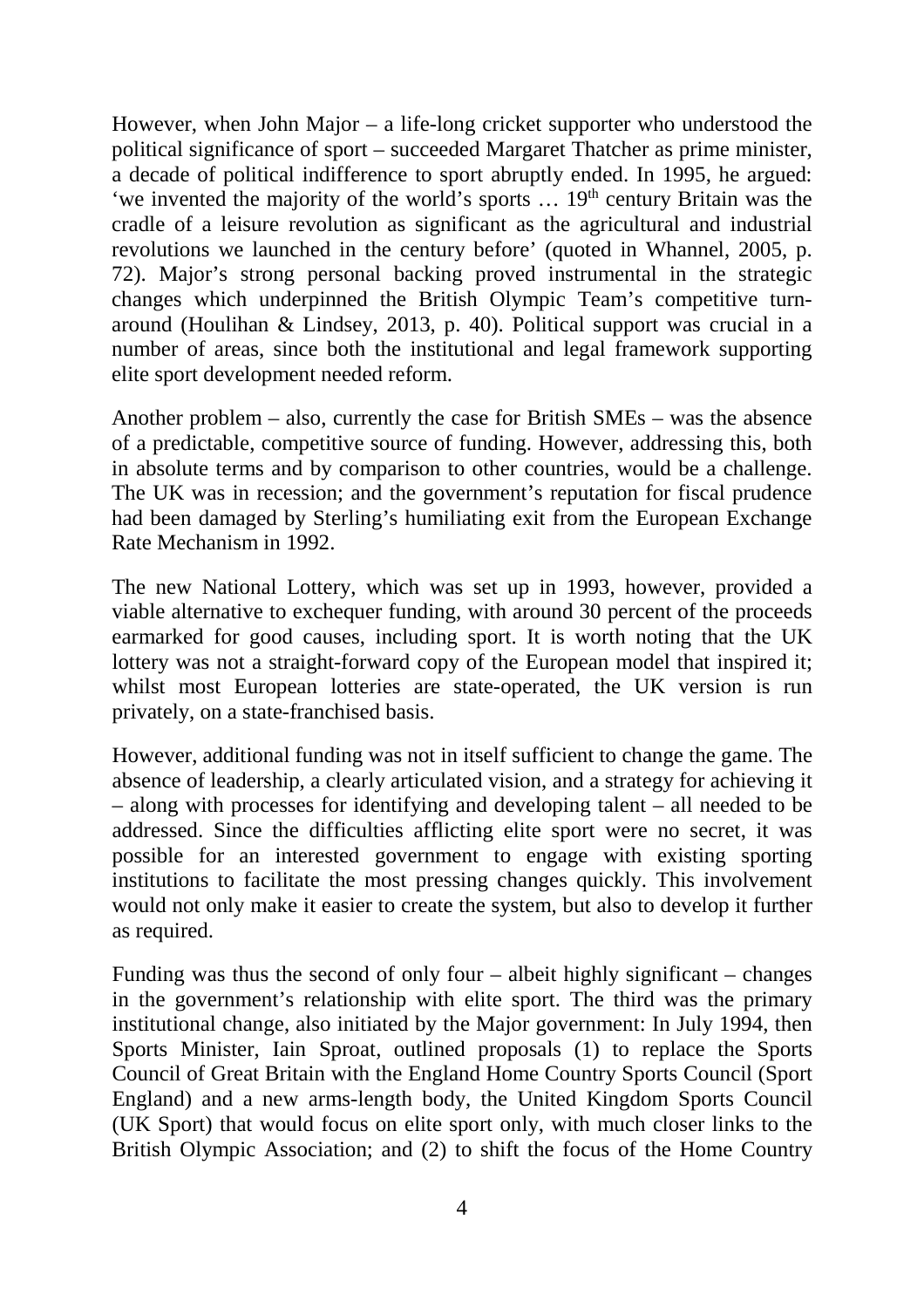Sports Councils to mass participation sports. Sproat explained the vision for UK Sport and its relationship with the Home Countries Sports Councils:

'On the international scene, it [UK Sport] will represent the UK; it will seek to increase greatly the influence of the UK in international sport; and it will co-ordinate policy for bringing major international events to the UK. In national affairs, it will not have a supervisory remit, but it will oversee those areas where there is a need for UK-wide policy – for example, on doping control, sports science, sports medicine and coaching. Home country councils will, however, be responsible for the delivery of those policies' (Sproat, 1994)

UK Sport was established by Royal Charter on 19 September 1996, became operational on 1 January 1997 and was later granted a license to distribute Lottery funding to elite sport.

Crucially, political support for elite sport – with another key message for industrial strategy development – survived subsequent changes of government. Tony Blair's New Labour came to power in 1997, bringing a fundamental change in the uses to which lottery funding could legally be put. Instead of being limited to facilities, it could now be allocated to teams, athletes and support staff, meaning that athletes no longer had to juggle employment with training and competition, and coaches and other specialists could be funded.

This fundamentally changed the way the system worked: Instead of government dictating what teams spent money on, they were now free to spend it on what was *actually* needed and *when*. Discipline came with the hard-nosed rule that funding was contingent upon competitive success – or the demonstrable likelihood of it – within set timescales as well as implementation of strict, new governance procedures by funding recipients to account for their use of public investment.

Extra funding, however, did not automatically produce results. According to Peter Keen, in some athletes, it bred complacency: 'It was not about suddenly getting paid for what you were doing already. Actually, it was all about trying to win. We had to professionalize the sports as well. Writing the rules was perhaps the most important thing' (quoted in Kelso, 2012). Government involvement via UK Sport soon proved highly successful, both in driving change and improving results.

### *The structure and governance of UK elite sport*

The separation of elite from mass participation sport produced much more than a change of name and focus. In 2001, UK Sport developed a 'priority sport'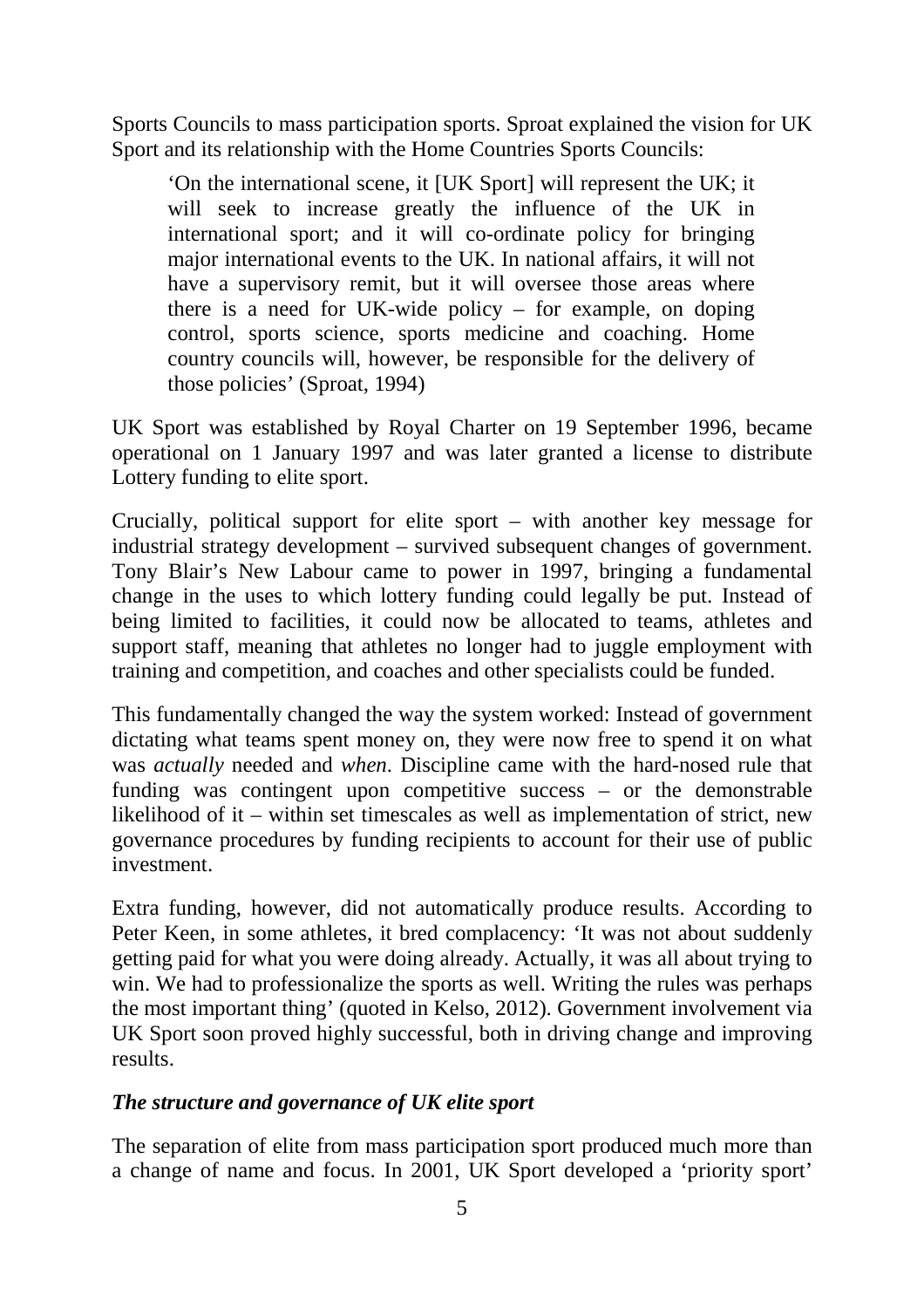approach, categorizing sports and investing resources only in those identified as having the potential to win medals – particularly at World Championships and Olympic and Paralympic Games.

UK Sport's world class performance pathway covers all funded sports and operates at the top two of three distinct levels: the 'Podium Potential' and 'Podium' levels (UK Sport, 2016a). The third, 'Performance Foundations' level, is overseen by the Home Countries Sports Councils, where athletes with the potential to progress through the World Class pathway with the help of targeted investment are identified, confirmed and supported. If their performances suggest realistic medal prospects within a maximum of 8 years away, they progress to the Podium Potential level, with Podium level athletes being those with a realistic chance of winning medals within 4 years' time.

UK Sport currently supports around 1300 athletes at the Podium Potential and Podium levels, investing approximately £100 million annually, of which two thirds is National Lottery funding; the Home Countries Sports Councils invest roughly twice this, in supporting mass participation sports and Performance Foundation level athletes (Liz Nicholl, personal communication, May 22, 2015). Central funding is distributed to the NGBs, which support elite athletes with a range of services, including coaching, training and competition support; medical, technology and scientific services; and access to world class facilities. UK Sport also makes a contribution towards living and sporting costs via Athlete Performance Awards, which are solely funded by National Lottery income.

Figure 1 illustrates the relationship between UK Sport, the Home Countries Sports Councils and the NGBs which oversee both individual clubs and their elite teams. As discussed above, the Home Country Sports Councils, which invest in mass participation sport, also have responsibility for athletes identified as having the potential to progress to world class elite status. The NGBs are responsible for the pathway and the system for developing the sporting disciplines and elite athletes that underpins it. They receive funding from both UK Sport and the Home Countries Sports Councils to which they are accountable.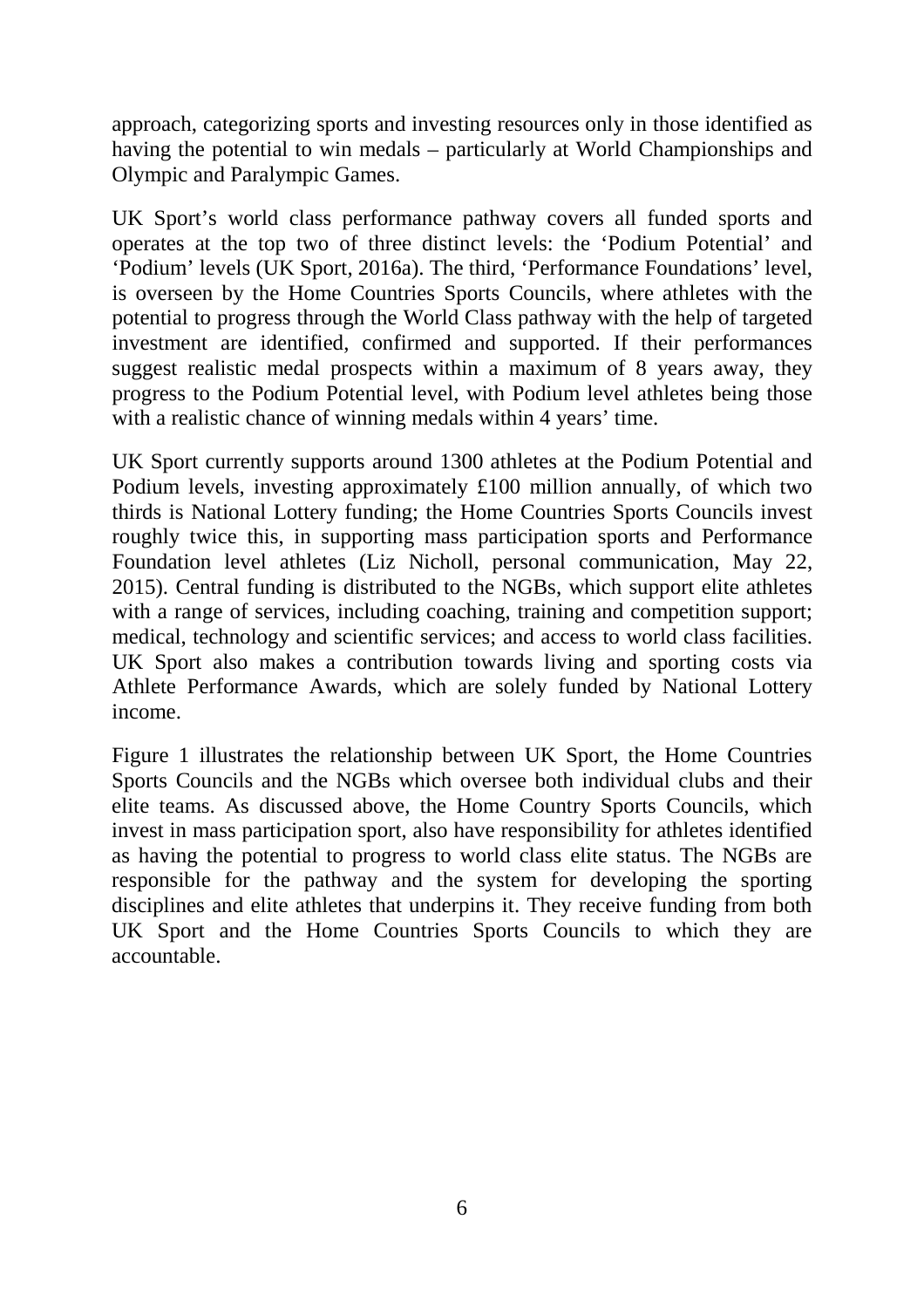

In recent years, UK Sport and the Home Countries Sports Councils have been working more closely together to make the pathway from talent identification to podium more seamless and cost effective, with UK Sport and Sport England moving into a shared building to reduce costs and facilitate cooperation. But responsibility for talent identification and development is broader than just the Home Countries Sports Councils and UK Sport; the NGBs, clubs, and primary, secondary and higher education sectors also play an important role.

Figure 2 illustrates the governance relationship between UK Sport, the Government, NGBs and Elite Sport Teams. As discussed above, UK Sport invests both exchequer and National Lottery funding in elite teams, which invest in athletes; and it is accountable to government for this investment. The NGBs and elite teams, in turn, are accountable to UK Sport for its investment in them, the success of which is determined by a 'no compromise' medal-based approach.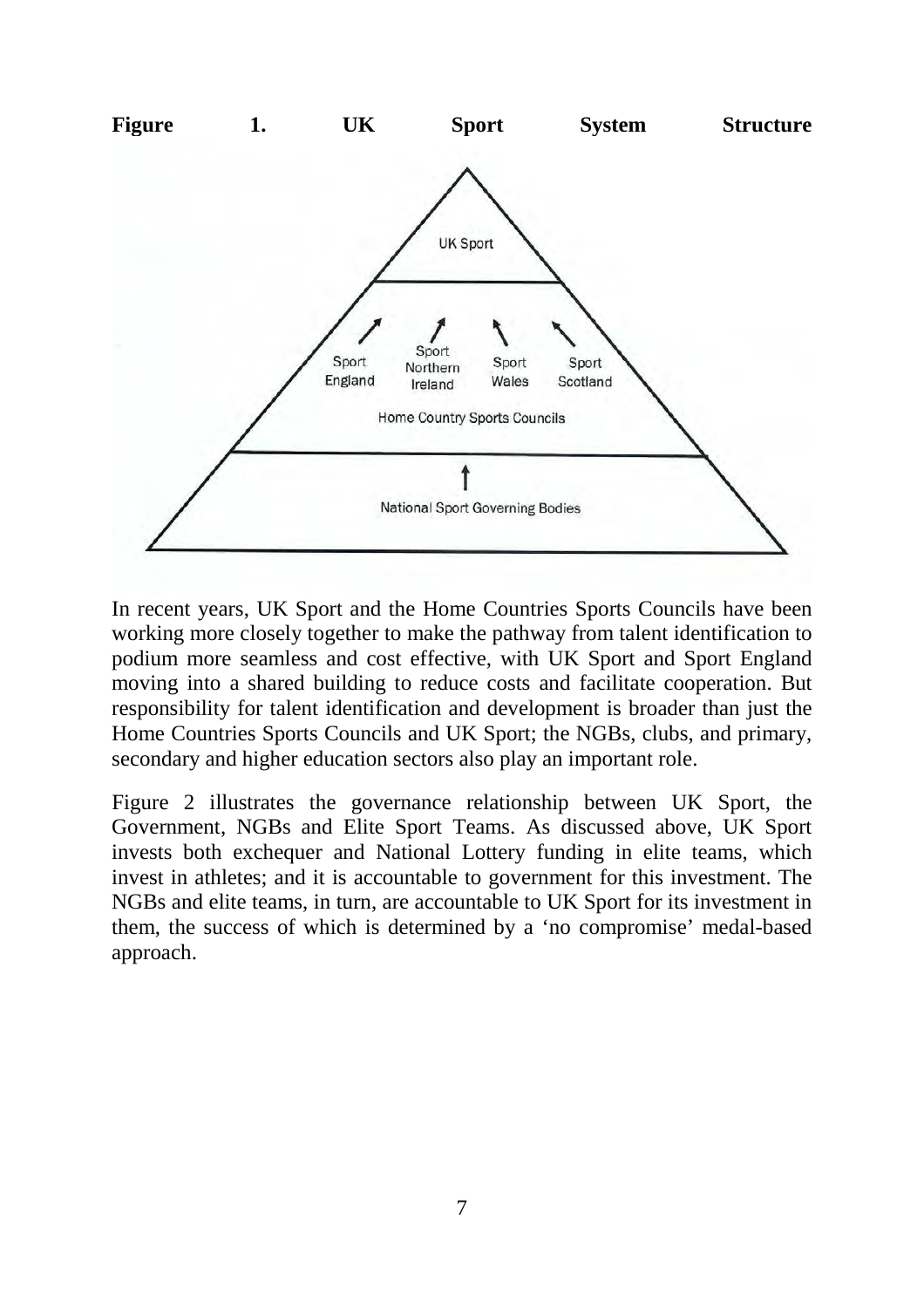



UK Sport works with all funded organizations to ensure that they are professionally and efficiently run, with a commitment to the highest level of governance and financial management; and in 2016, it published a Governance Code for all funded sport, taking effect from 2017 onward. UK Sport has the following governance principles:

'We will only invest in sports which demonstrate the required standards of leadership, governance, financial management and administration. We will scrutinise the governance and leadership of all sports in which we invest to ensure that organizations are run professionally and efficiently, with a commitment to achieving the highest standard of corporate governance and financial management which systemic excellence at all levels requires. Sports must be able to evidence that equality, safeguarding and ethical standards are visibly integrated into their structures and operations' (UK Sport, 2016b).

### *Team GB's competitive turnaround*

<span id="page-10-0"></span>Table [1](#page-10-0) shows funding for the four years leading up to each Summer Olympic Games since Atlanta 1996, the number of funded sports, medals won and the team's world ranking, illustrating the speed of the Team's sustained competitive turnaround.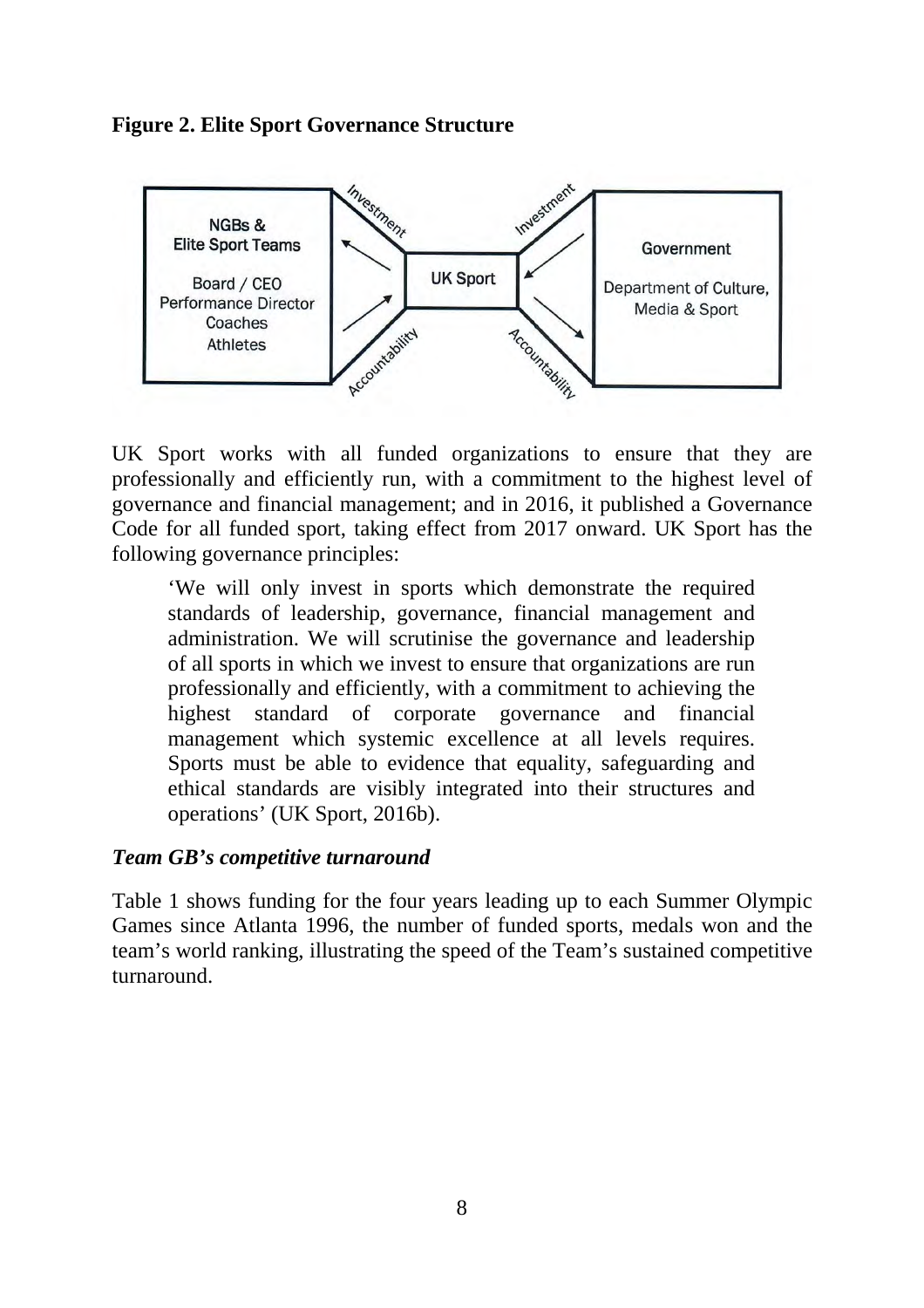**Table 1. British Olympic Team's Performance in the Summer Olympic Games**

| Olympic<br><b>Games</b> | <b>Total</b><br><b>Funding</b><br>from UK<br>Sport*<br>(£millions) | <b>Number</b><br>of<br><b>Funded</b><br>Sports* | <b>Number of Medals</b> |               |                   |              |                         |
|-------------------------|--------------------------------------------------------------------|-------------------------------------------------|-------------------------|---------------|-------------------|--------------|-------------------------|
|                         |                                                                    |                                                 | Gold                    | <b>Silver</b> | <b>Bronz</b><br>e | <b>Total</b> | World<br><b>Ranking</b> |
| <b>Atlanta</b><br>1996  | <b>NA</b>                                                          | <b>NA</b>                                       | 1                       | 8             | 6                 | 15           | 36 <sup>th</sup>        |
| <b>Sydney</b><br>2000   | £58.9**                                                            | 13                                              | 11                      | 10            | 7                 | 28           | 10 <sup>th</sup>        |
| <b>Athens</b><br>2004   | £71.0**                                                            | 16                                              | 9                       | 9             | 12                | 30           | 10 <sup>th</sup>        |
| <b>Beijing</b><br>2008  | £ 235.1                                                            | 27                                              | 19                      | 13            | 15                | 47           | 4 <sup>th</sup>         |
| London<br>2012          | £ 265.1                                                            | 27                                              | 29                      | 17            | 19                | 65           | 3 <sup>rd</sup>         |
| <b>Rio 2016</b>         | £ 274.5                                                            | 20                                              | 27                      | 23            | 17                | 67           | 2 <sub>nd</sub>         |

\* **Source:** UK Sport 2016c.

\*\* Figures for the Sydney and Athens Olympiads relate only to Podium level funding as during that time the Home Countries Sports Councils were responsible for supporting athletes at the Foundation and Podium Potential levels.

The successful bid for London 2012 in 2005 proved pivotal to Team GB's performance lift between Athens and Beijing, when it rose from a world ranking of  $10<sup>th</sup>$  to  $4<sup>th</sup>$ . At the time, it was understood that a successful London 2012 would be crucial, with any under-performance – by organizers or the team – being both highly public and politically unhelpful. The bid had demonstrated closer cooperation between government, the British Olympic Committee (BOC) and elite sporting institutions than before. Winning it not only reinforced a high profile medium-term commitment to elite sport; it also extended the system's planning horizon from one Olympiad, to two.

Planning and strategy currently extends across two Olympiads. However, in response to the request by emerging sports for a twelve year period to provide additional time to develop, UK Sport is considering incorporating a third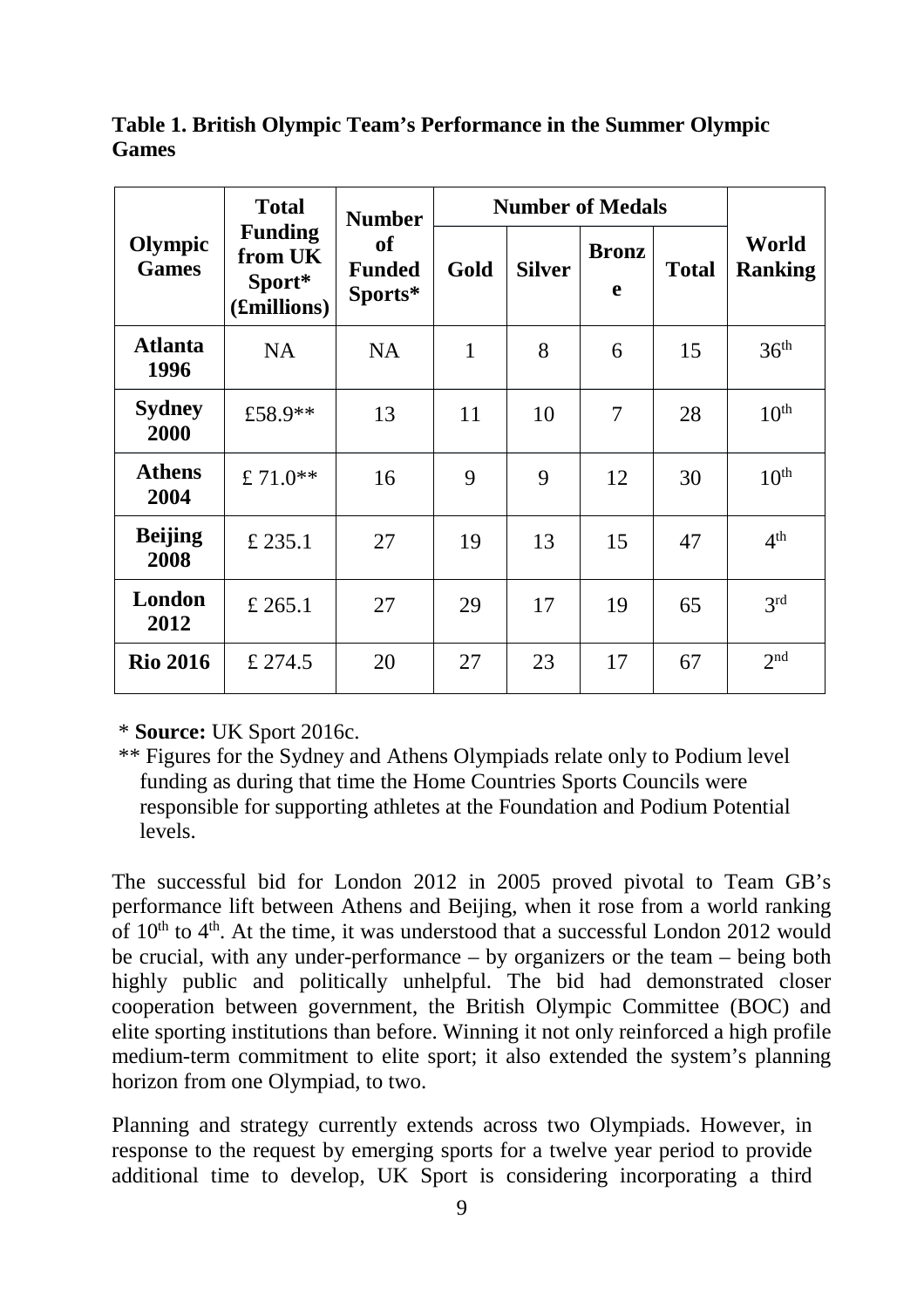Olympiad from 2017 onward. According to Liz Nicholl, 'We always listen to what sports are saying and give careful consideration to whether that means we should be doing something differently' (quoted in Roan, 2014).

Winning the London bid also put a premium on the *collective* performance of Team GB – rather than *individual* athletes and disciplines. According to Liz Nicholl,

'When we won the Games bid, we realized that this wasn't about each sport becoming successful at an Olympic and Paralympic Games; this was about the collective performance in London ... So we developed our "Mission 2012" approach to get them to think beyond competing with each other for our resources and to think about how to help each other on the collective goal of being tremendously successful in London ... Now, the power of the collective is really well understood, which is one of the reasons why we embarked on the ambitious goal for Rio – to do what no host nation has ever done before – and to win more medals at the games following a home games. It's a big ambition that keeps everybody together' (personal communication, May 22, 2015).

The successful London 2012 bid thus strengthened the sense of the Team as a whole being in competition with the rest of the world – and needing to work together to succeed. This process started ahead of Sydney 2000, at the BOC's preparation camp on Australia's Gold Coast. According to Simon Clegg, then BOC Chief Executive, 'We invested a huge amount of money on the basis that the biggest contribution we could make was in the two weeks before the Games, particularly when on the other side of the world' (quoted in Kelso, 2012). Jonathan Edwards, who won silver in Atlanta and gold in Sydney, explained the difference: 'We just felt like more of a team in Sydney. Before we were groups of athletes, spending time with training partners, but it did feel more of a Team GB' (quoted in Kelso, 2012). This legacy of working together has grown steadily ever since.

At the Summer Games in Rio, Team GB made history by improving its performance following a home games – whilst also winning medals across more sports than at the previous Games (Rio 19, London 17) by more athletes (Rio 130, London 114) and winning gold in more sports (15) than any other nation. The ambition is to improve even further at Tokyo 2020. It is worth noting that the progression in competitiveness in many ways reflects the cumulative effect of successive – and appropriate – changes in the institutional structure and in its systems and processes; and there are mechanisms in place to ensure that the system itself continually develops, as do the teams and athletes within it.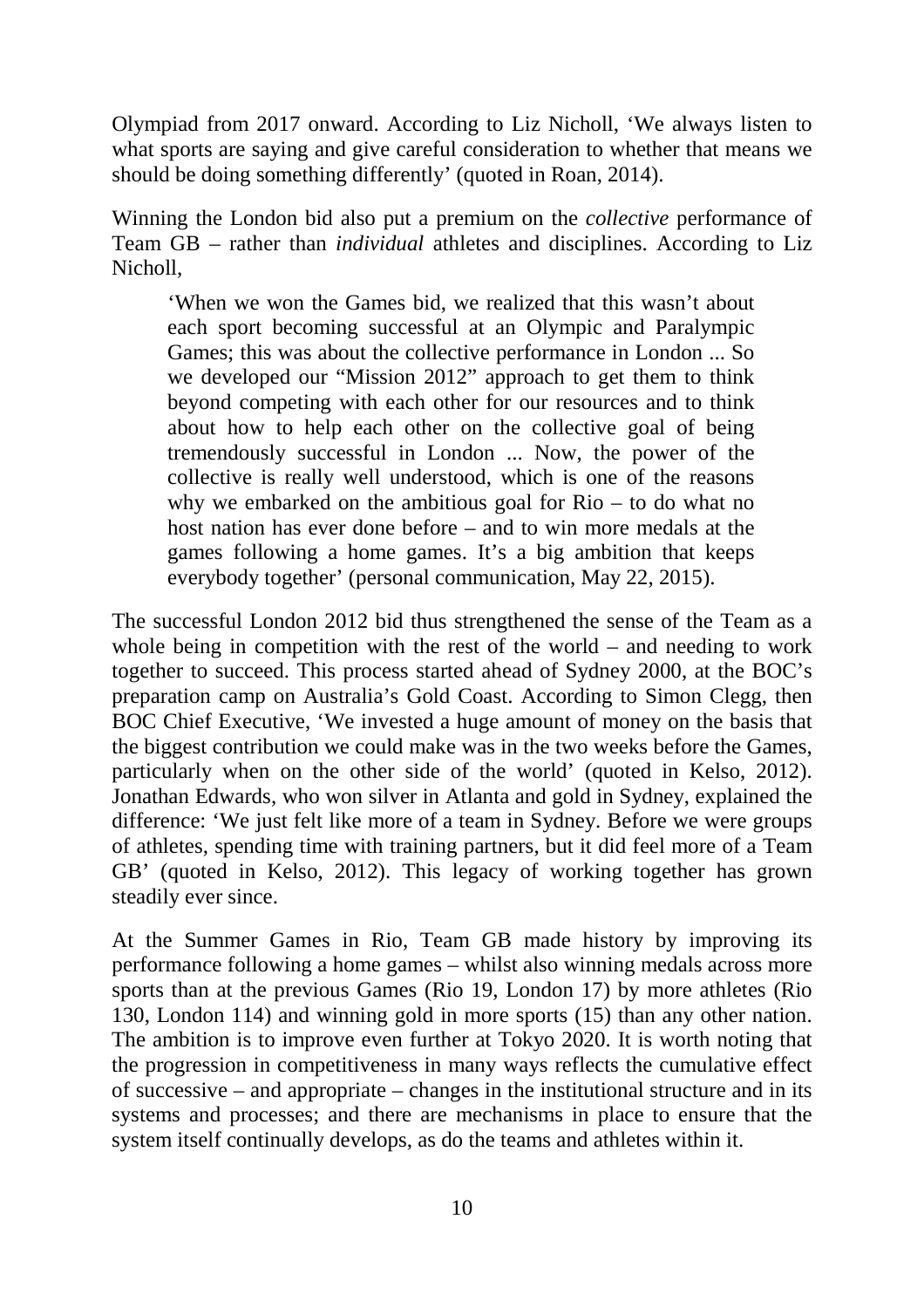### *The institutional structure of the British elite sport development system*

<span id="page-13-0"></span>Figure [3](#page-13-0) illustrates the structure of the UK elite sport competitiveness development system, showing the limited, but still essential role that the state plays in the integrated system.





UK Sport is an executive non-departmental public body of – and accountable to – the Department for Culture, Media and Sport (DCMS). It sits between DCMS and the rest of the system and is unusual in many respects. Although a public institution, it is run at 'arm's length' from government, working in *partnership* with the Home Countries Sports Councils, NGBs and elite teams to *lead* elite sport to world class success. This makes UK Sport an integral part of the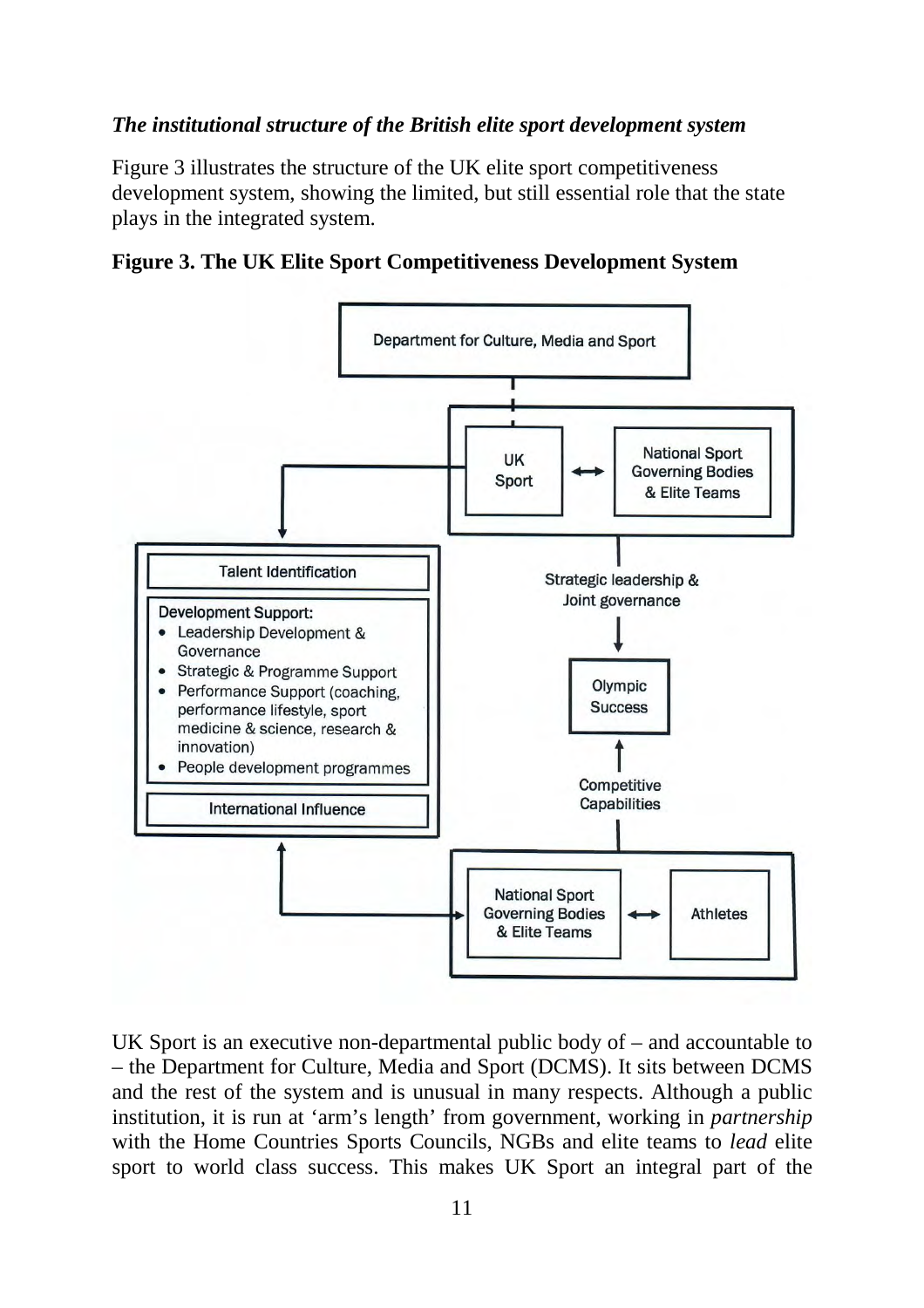system, rather than a top-down instrument of government policy. UK Sport is also staffed – and led – largely by former sporting world champions, who know what it takes to win medals in international sporting events, rather than politicians and civil servants. This underpins the quality of its relationships with the rest of the system and its ability to put a clear case to government for the needs of elite sport. According to Liz Nicholl,

'Our relationship with government is good and it's regular. We meet monthly with the Minister for Sport to update the Minister on what we're doing so there are no surprises in terms of any of the decisions we take, whether it's about cutting sports or funding sports. And we have quarterly meetings with officials from the DCMS which are formal meetings to review our key performance indicators (KPIs). There are also formal meetings about funding agreements, just like those the sports have with us' (personal communication, May 22, 2015).

UK Sport is also pragmatic and adaptive; and it has so far avoided capture by both political and sporting interests.

There is strategic collaboration between UK Sport, the NGBs and elite teams, with UK Sport serving as the strategic lead body and facilitator of the processes required, and the NGBs and elite teams having input into what those processes are and how they are operationalized. Because recognizing and developing talent within particular disciplines takes place at the level of the individual sports, effective information sharing between the NGBs, elite teams and UK Sport is essential. The state's involvement is thus indirect, horizontal and integrated, relying on open and regular communication to function effectively.

Most of the system is composed of institutions which develop athletes. The result is an 'expert driven' system, with access to state resources, rather than the other way round. In 2001 UK Sport activated its research and innovation function by facilitating the emergence of a coordinated sport institute structure across the UK. This coupled world class facilities with leading sport science, technology and medical practitioners, leading to the establishment in 2002 of the English Institute of Sport, a grant-funded organization that works alongside the Home Countries Sports Institutes to deliver sport science and medical support to elite athletes and teams. UK Sport part funds the institute so that it has a center; but the majority of funding is distributed to the NSGs, who contract with the Institutes to employ scientists and medics. Sports thus learn from the Institutes, which in turn promotes continuous professional development within the elite sport system. According to Liz Nicholl,

'Whilst it would have been easy for us to give all of the money to the Institutes, that wouldn't have made the sports responsible for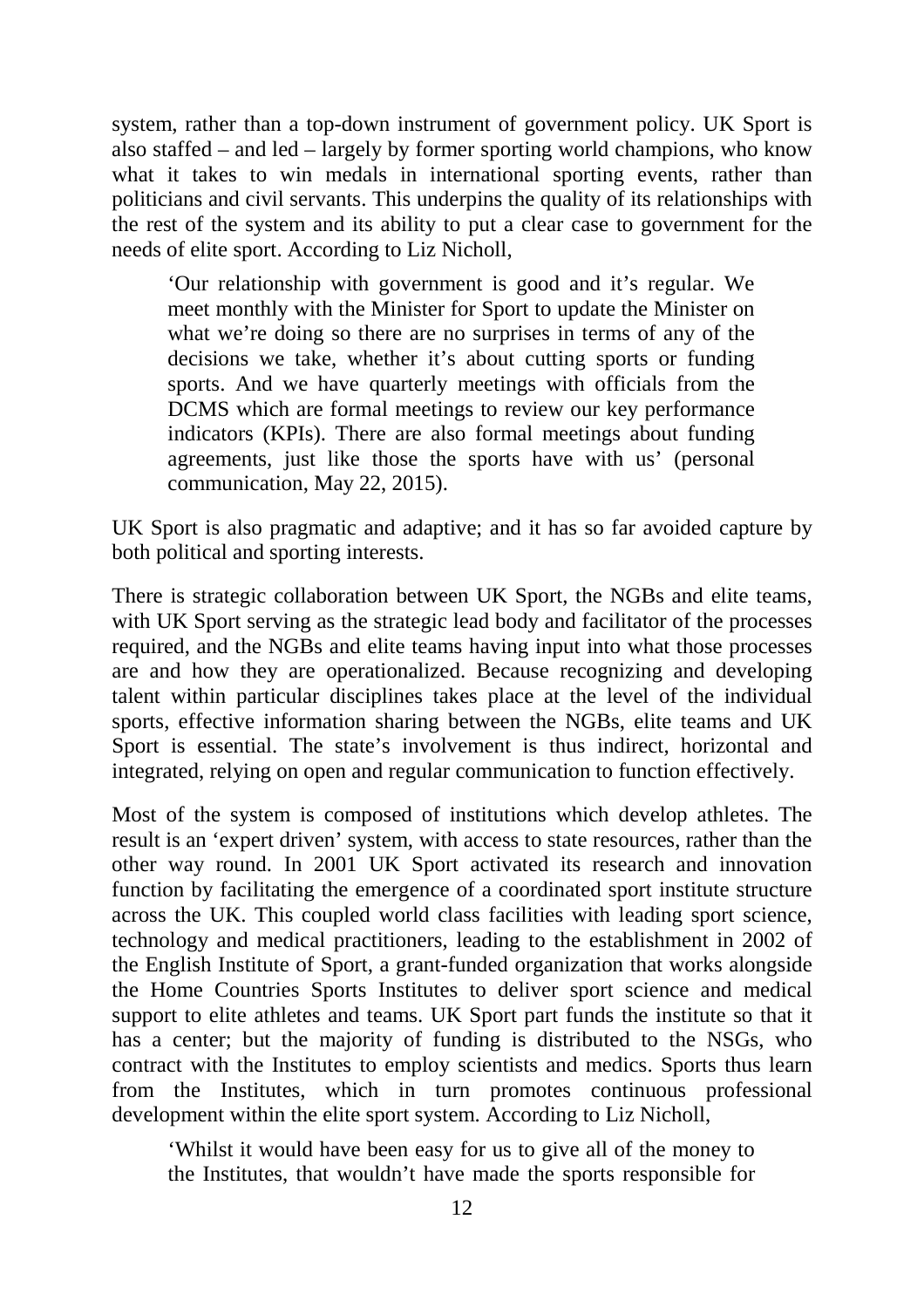embedding the science and medical support into the way they operate … The sports have to learn from the Institute about the support that is available and decide what they want; and they have to contract with the Institutes and manage the contract … So what we've got is an Institute that is educating the sports … Learning is a central part of the model' (personal communication, May 22, 2015).

By distributing resources to the most successful athletes and teams, UK Sport enhances the 'market' within which British elite sport operates, ensuring that it is highly competitive with a focus is winning. There is competition for team places as well as funding, both within sports and between them. But competition is constructive and takes place within a transparent framework designed to maximize performance of athletes, sports and the team as a whole. In this, UK Sport plays a central role. According to Liz Nicholl,

'What we do in terms of performance management and support is fundamental to any relationship where you've got a vested interest in something succeeding ... The balance that we have to manage is between being an investor and holding the sports to account for that investment … In this, the cultural changes in the way people work together have been fundamental ... It's about building partnership, building trust, working with sports that have to tell us when they haven't got something right so that we can find help for them … That's the relation we want to build … We're an investor and we need to make sure we're not seen to be making judgements' (personal communication, May 22, 2015).

This also makes it possible to learn from failures, and, where possible, turn them into successes. By facilitating the sharing of information *among* the NGBs, different sports can learn from each other. Although development programs within particular disciplines vary, by facilitating information flows between UK Sport and the NGBs and between the individual sport disciplines – and continually mapping the international sporting landscape – the competitiveness development system is able to evolve to meet changing requirements, exploit opportunities, and address obstacles as they appear. According to Andy Maddock, Performance Director of British Canoeing, 'UK Sport have various initiatives that they drive centrally because a lot of it is actually about taking us out of the silos ... Canoeing can learn a lot from other sports; and UK Sport is the broker that brings us all together and allows us to talk and learn from each other' (personal communication, April 21, 2015).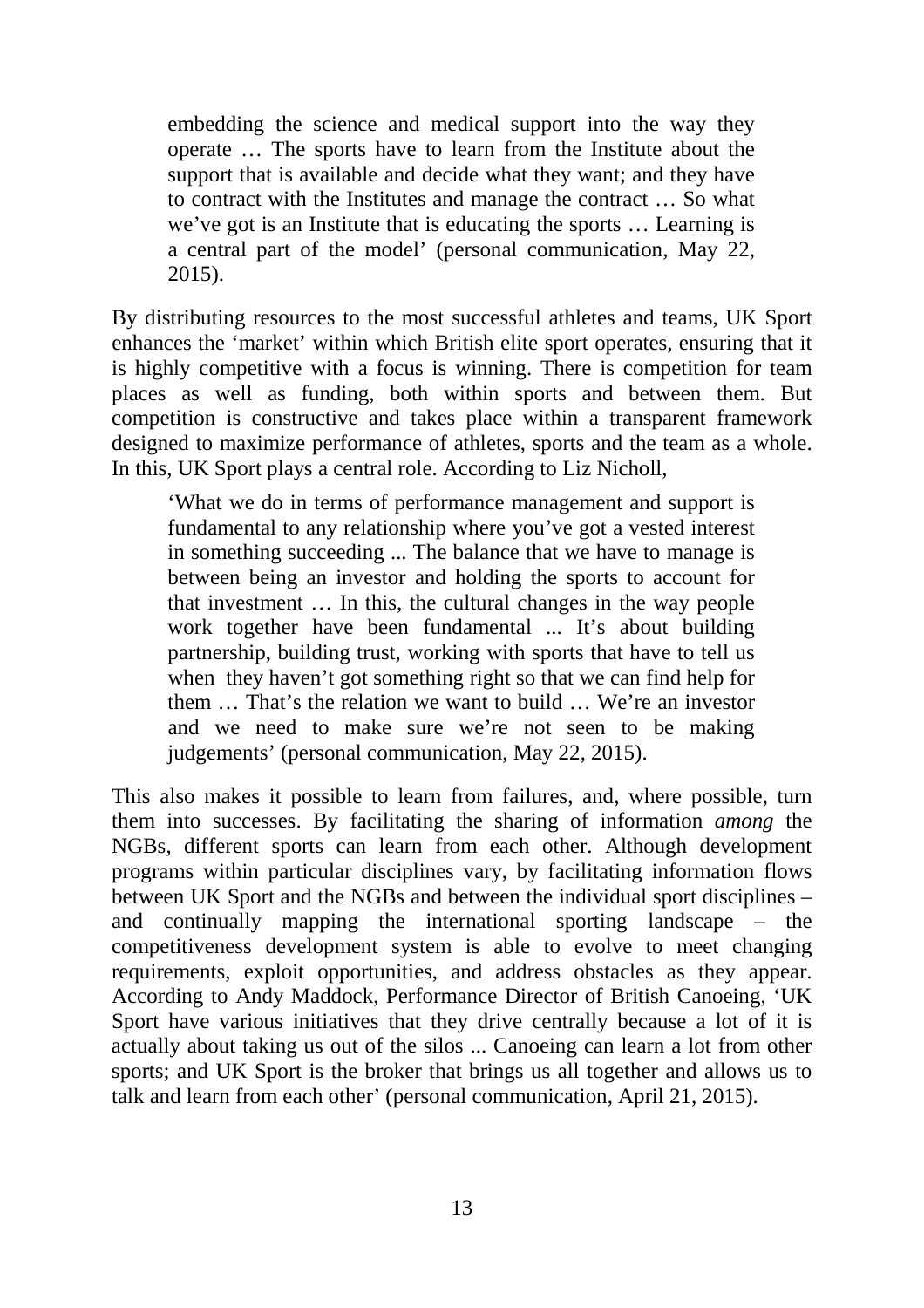The focus on winning is thus realized via a system producing a steady stream of talent, (rather than a few individuals), which is what produces sustainable success in the short- and longer-term. According to Andy Maddock,

'The consistency of funding has helped us with some longer-term planning, to develop our staff, to develop our facilities, to create a more sustainable structure. If you create the right structure then success almost becomes inevitable … But you've got to get the balance right to invest in a system that actually supports a large number of athletes going through a cycle rather than investing in a few individuals' (personal communication, April 21, 2015).

To ensure that sports focus not only on their performance but also on the systems and processes that sit behind them, in 2008 UK Sport developed its 'Mission' review process. This tracks, assesses and challenges each funded sport, to ensure continuous improvement, identifying – and finding solutions for – issues before they can impinge on performance. According to UK Sport:

'We work with each sport's performance team to assess and reflect on areas of strength and weakness. Sports analyze elements of their athlete development and support programs in three key areas: Athletes … System … and Climate … Once a year each sport undertakes an extensive review during which progress is measured … and action plans are developed … This is supplemented by a six month check-in. We work with each sport to improve, share knowledge and identify areas where external expert support from another sport, the Home Nation sports institutes, or even from another "performance" industry – such as the arts or the business sector – is needed' (UK Sport, 2016d).

The effectiveness of this approach can be seen in the response to Team GB's disappointing performance in the pool at the London Games. Along with the inevitable reduction in funding came significant support – including input from other teams as well as performance experts from outside sport – to identify and address areas of weakness. The result, at the next Games in Rio, was the best performance in the pool since 1908.

In short, whilst increased funding and intelligent, arms-length state involvement have certainly helped, they are not the whole story. Equally important are the overall leadership and vision, the institutions making up the system, the way they work together, and their relationship with the state. The constructive nature of competition – termed 'co-opetition' in the management literature (See, for example, Brandenberger & Nalebuff, 1997; Dorn, Schweiger & Alters, 2016; Bengtsson,  $\&$  Raza-Ullah, 2016) – is also centrally important in creating an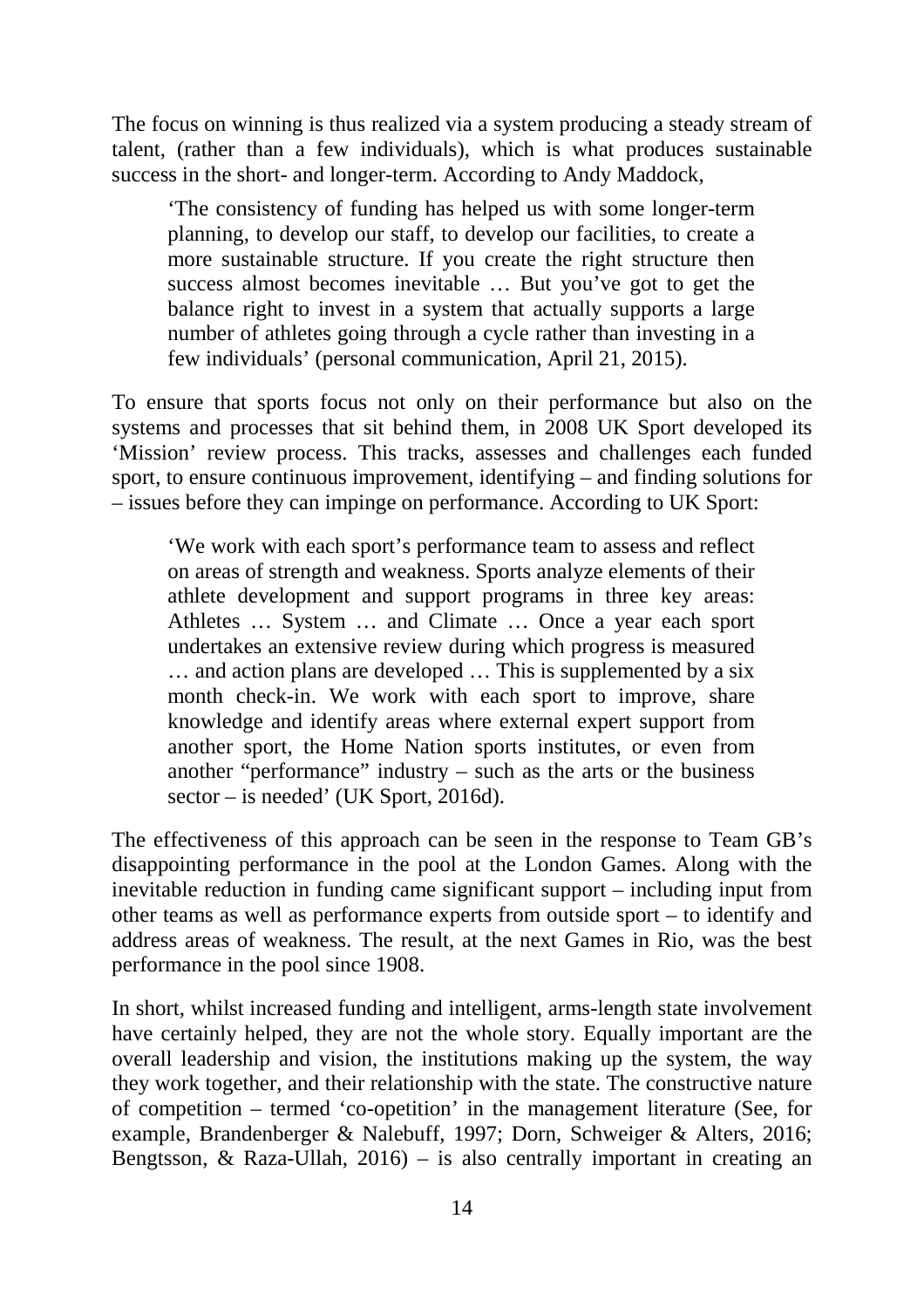enabling competitive environment for elite athletes and teams. All of these principles – along with longer-term planning and investment horizons – have clear implications for the development of an industrial strategy.

### *Avoiding 'capture' – political and sporting*

As discussed above, UK Sport is an arm's length public sector body; not only has it delivered competitive success, it has protected itself from political decisions that might compromise delivery of that objective; it has also avoided 'capture' by sporting interests. In many respects, UK Sport represents a significant public sector success story.

Nevertheless, vulnerability to political decisions should not be under-estimated – as evident in Britain's 2005 World Athletics Championships debacle. London's successful bid to host the Championships had followed three unsuccessful bids to host the Olympics. Reasons cited by the International Olympic Committee for rejecting Birmingham's bid had included lack of support from the Thatcher government, but Manchester's bid for the 2000 Games fared no better, despite strong support from the Major government. This suggested that only London had the strength to bring the Olympics to the UK; and by hosting the Athletics World Championships, London had the opportunity to demonstrate its sporting and organizational capabilities.

However, poorly-informed political intervention would soon threaten Britain's ability to attract major sporting events in the future. In 2001, then Sports Minister Richard Caborn and Culture Secretary Tessa Jowell decided that a new stadium in London would be too expensive, suggesting instead that Sheffield host the Championships, using existing facilities there. Predictably, this offer was rejected, as London being the host city had been key to the bid's success. With London forced to withdraw, the Championships went to Helsinki—the first time that any developed nation had withdrawn from hosting a major international sporting event (BBC, 2001). Surprisingly, this did not undermine London's bid to host the 2012 Olympic Games.

Political interference reared its head again during the London Games, when UK Sport's exchequer funding, covered by the previous Comprehensive Spending Review, extended only halfway through the run-up to Rio 2016. Under heavy pressure from the British media and public, the government agreed to provide the financial certainty to allow full preparation for the following games; and in a move that would reduce Team GB's vulnerability to political vicissitudes following Rio 2016, the 2015 Comprehensive Spending Review increased UK Sport's funding by 29 percent to 'go for gold in Rio and Tokyo' (Osborne 2015). UK Sport can thus rely on a sustainable legacy from success in Rio and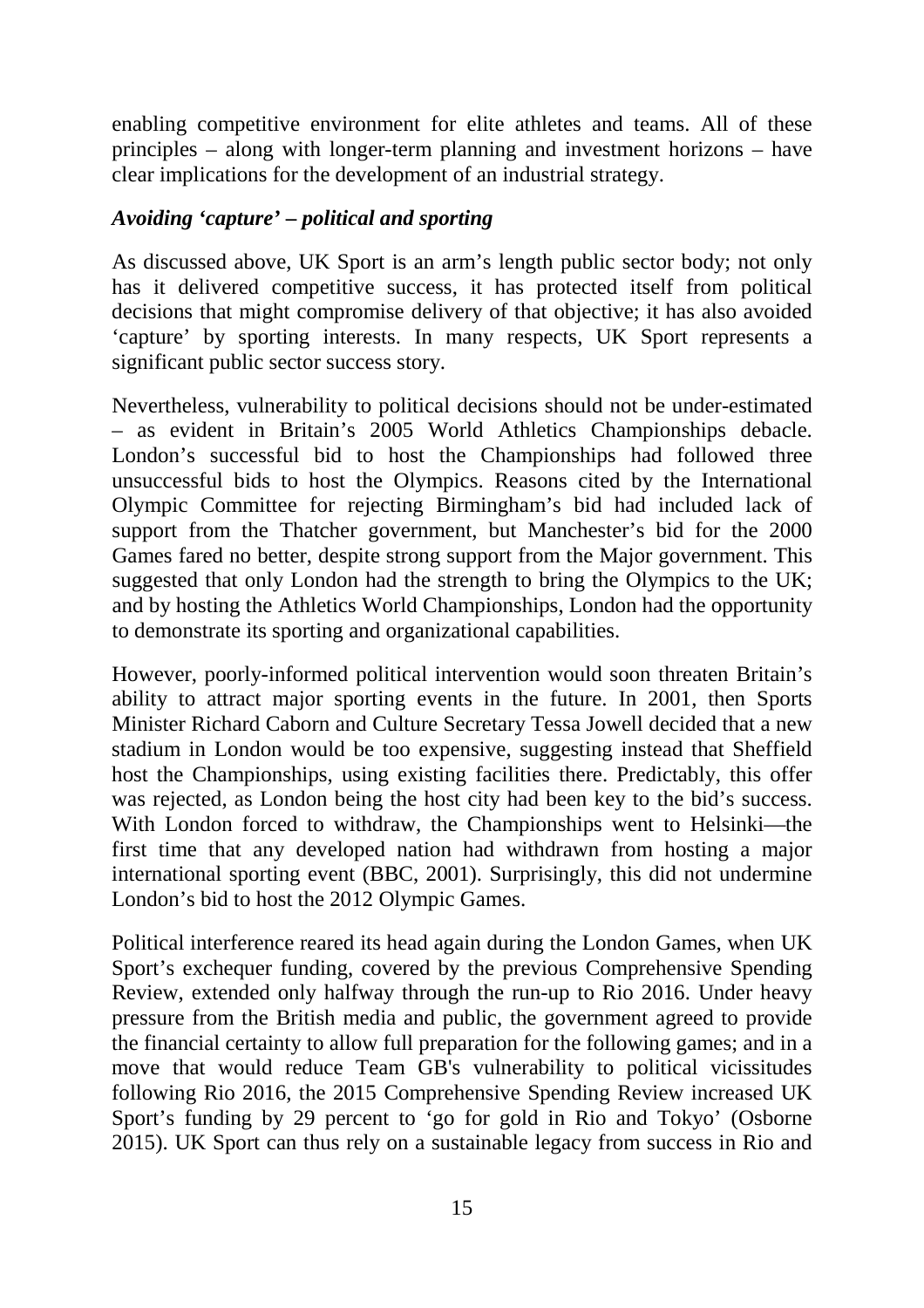continue to plan for both the 2018 Pyeonchang Winter and 2020 Tokyo Summer Games.

Sporting interests can also be a challenge. One such area concerns the perceived priority assigned to elite over mass participation sports. As discussed above, UK Sport's funding criteria are currently based solely on performance, measured by medals won in international sporting events, with teams and athletes judged across four and eight year cycles. This has been criticized by some who attribute declining participation rates following the London 2012 peak to this 'no compromise' approach. Particularly vocal are sports – including basketball, water polo, weight lifting, blind football, goal ball and wheelchair fencing – which lost funding due to lack of medal-winning potential. In response, UK Sport is reviewing its funding model. According to Liz Nicholl, 'The questions that we need to ask now, of the nation, of the government, of our partners, are: 'What is it that they want UK Sport to be focused on? What is it they want UK Sport to deliver?' (quoted in Roan, 2014). Given UK Sport's accountability to government – and its current mandate to invest in elite sport medal-winning potential – clear, objective and measurable criteria against which to assess success (and failure) are crucial. Thus, rather than criticizing the UK elite sport policy model, mass participation sport could benefit from using it to inform development of appropriate clear objectives and a strategy for achieving them in this sporting context.

# **3. The evolving role of the State in British industrial strategy**

Since the 1990s, after decades of neglect  $-$  if not ill-informed government intervention that in no small part contributed to the UK's deindustrialization (See, for example, Best, 1990; Konzelmann, Fovargue-Davies, Wilkinson & Sankey, 2010; Piore & Sabel, 1984) – the industrial policy debate evolved a role for the state in promoting 'competitiveness'. Emulating similar initiatives by the Organization for Economic Co-operation and Development (OECD, 1992) and the European Union (CEC, 1994), successive UK governments published *Competitiveness White Papers* (DTI, 1994; 1995; 1996; 1998). These set out the government's vision for 'active' industrial policy aimed at correcting market failures and building competitiveness through state support for advanced high tech manufacturing and knowledge intensive businesses and policies supporting education and training, research and development and new technologies (Wren, 2001; Andreoni, 2011).

The focus, though, was primarily on the competitiveness of individual firms (predominantly SMEs), rather than the clusters or sectors of which they formed a part; and the UK did not develop or implement a coherent strategy for addressing the challenges facing British industry as a whole (Zeitlin, 1995). This is despite calls from prominent business leaders for leadership and support.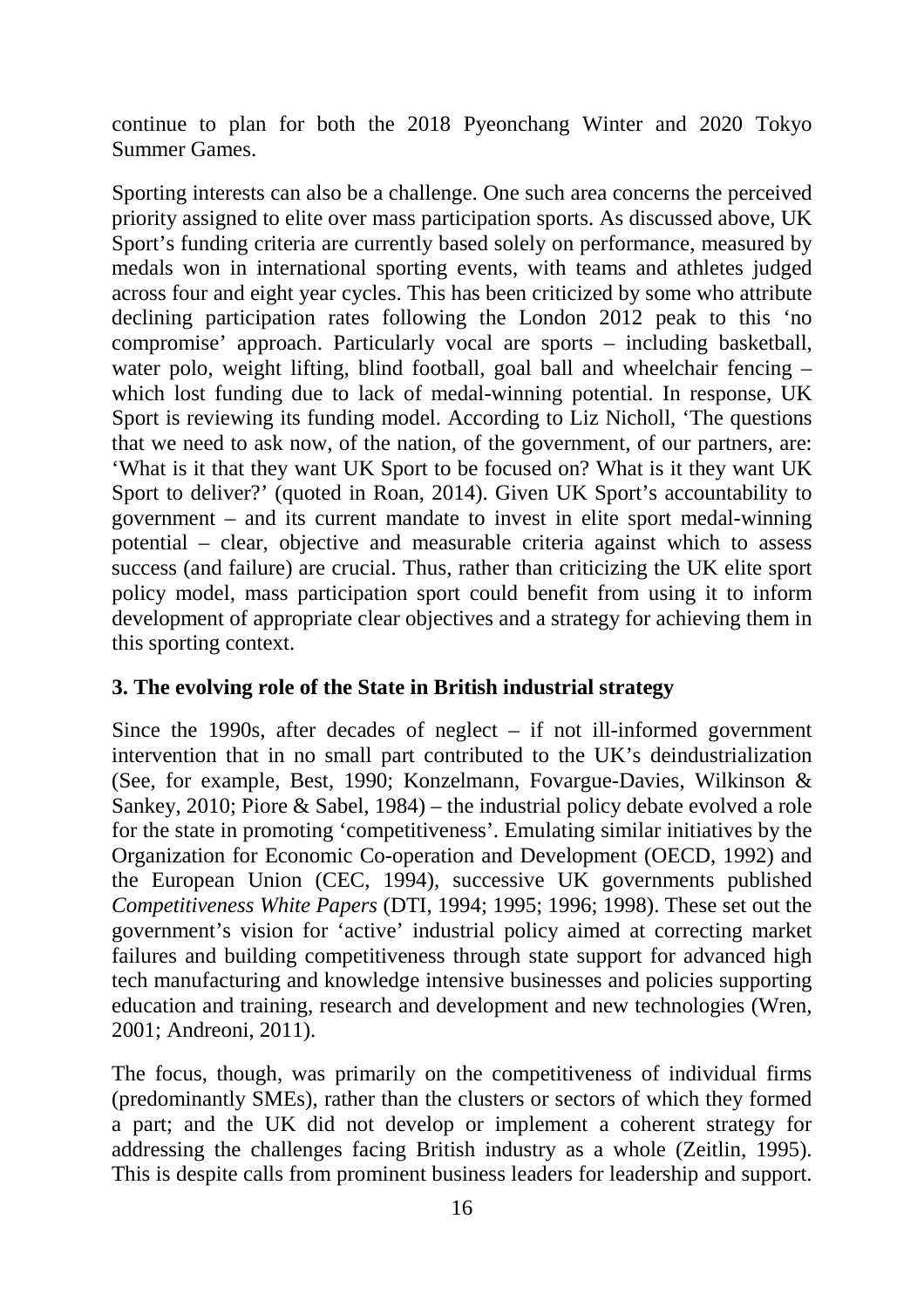In 2007, Sir John Rose, chief executive of Rolls-Royce delivered the Gabor Lecture, entitled *Why Manufacturing Matters,* expressing the view that the UK's growing reliance on services – particularly financial – created increasing risks for the economy as a whole. He advocated support for 'high value' manufacturing as a counter-balance to high value services and argued for a more diversified economy. Urging the government to provide clear direction, Rose highlighted the need to articulate both the kind of manufacturing industry the government would like to see develop and a strategy for achieving it. 'We need', Rose said, 'a framework, or a business route map, to create context, drive focus and help prioritize public and private sector investment' (Rose 2007).

In February 2008, at a meeting of the House of Commons Business, Enterprise and Regulatory Reform Committee, addressing questions about what a manufacturing strategy should look like, Rose responded:

'In general, the government should do more to set priorities. It should have a better view about the technologies that the UK needs in the future … If you ask me about a lack of technology vision and sufficient amounts of funding, then both need to be improved' (quoted in *Financial Times,* 2008).

Shortly afterward, as the recession deepened, New Labour hesitantly accepted a possible role for industrial policy. Concerned that the UK had become overly reliant on the financial services sector, Peter Mandelson, then Business Secretary, sought advice from Rose and other British industrialists. The result was a 2009 white paper, *New Industry, New Jobs: Building Britain's Future,* calling for a 'new activism' on the part of government to assist businesses in exploiting new, advanced technologies by means of 'targeted intervention' (BERR, 2009); and a Strategic Investment Fund (SIF) was established to help strengthen innovation, job creation and growth by supporting investments across the UK economy.

However, progress stalled in 2010, when the new Conservative/Liberal Democrat Coalition government came to office; and the SIF was discontinued. The new Secretary for Business, Innovation and Skills, Vince Cable, in a speech at Cass Business School, told the audience that '[w]hat we *shouldn't* be doing is trying to micromanage the economy at the level of individual companies or socalled national champions: trying to supersede the judgement of markets' (Cable, 2010, emphasis added).

The government's position soon shifted, with *The Plan for Growth* setting out its vision for recovery, identifying impediments to growth and advocating horizontal industrial policy measures to address them (BIS & HM Treasury 2011). George Osborne, then Chancellor of the Exchequer, talked about the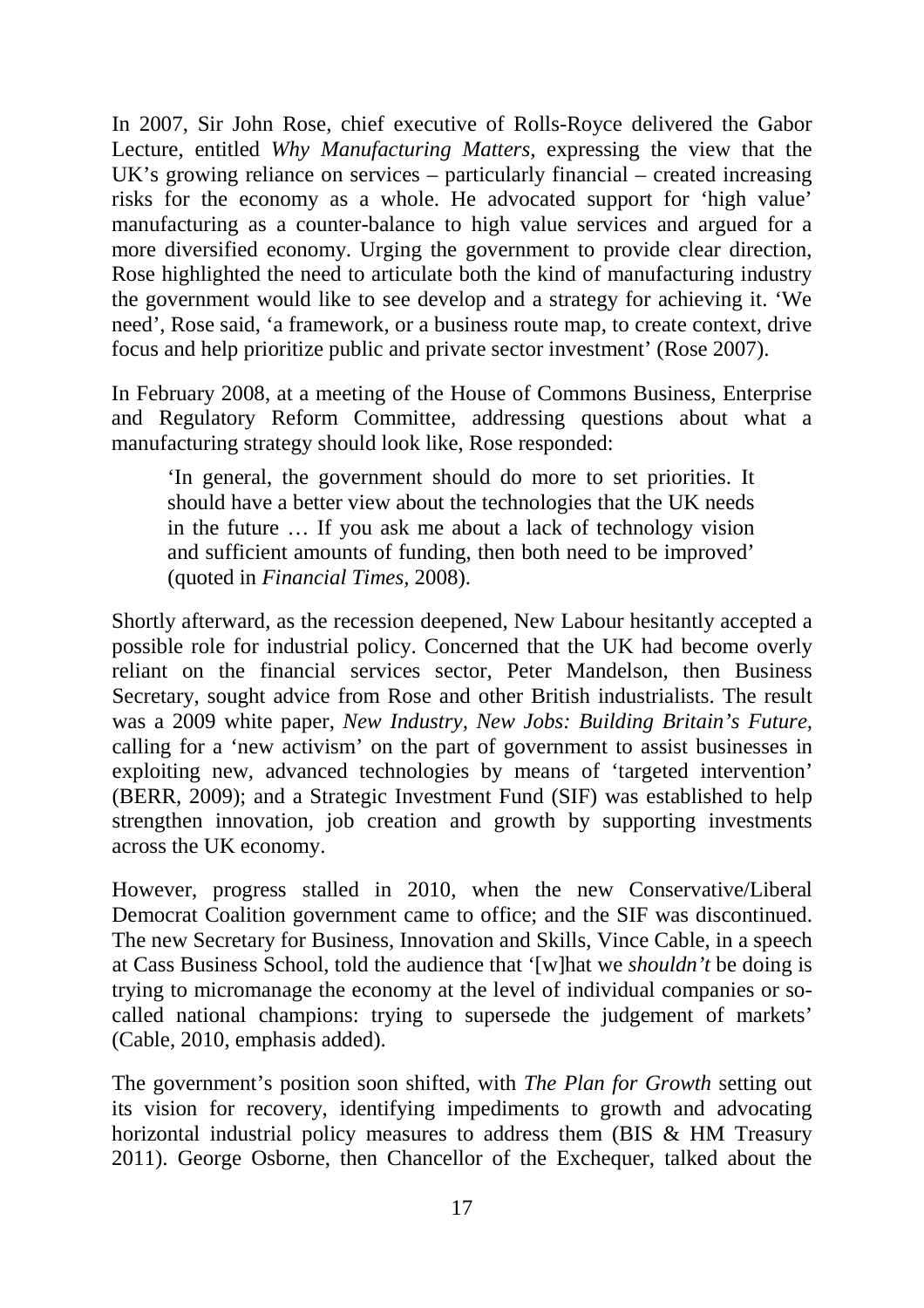need for a 'march of the makers' in his 2011 Budget Statement (Osborne, 2011); and in a speech at the Policy Exchange, Cable called for a 'New Industrial Policy' aimed at supply-side reforms to build and maintain business confidence, re-build supply chains, develop skills and support innovation and technological leadership (Cable, 2011). In September 2012, following a spectacularly successful Olympic and Paralympic Home Games, politicians across the political spectrum explicitly identified the strategy that had proved so effective in strengthening the international competitiveness of British elite sport as a possible model for addressing the challenges facing the UK economy.

## **4. What might be learned from the elite sport policy model?**

So we return to the question we started with: 'What might government and business learn from Team GB?'

Sport, generally, has its own structure, culture, and criteria for success – as do the various disciplines within it. The same is true of business and industry. For this reason, the approach adopted by UK elite sport should be seen for what it is: a strategy designed to build, maintain and develop international competitiveness. The detailed approaches required to win medals in any particular discipline are usually the focus only of those most directly involved. Again, this would also be the case in a strategy for business and industry.

Seen from this perspective, the transformation of elite sport reveals transferable insights for industry in terms of vision, leadership and state involvement as well as funding, allocation of – and accountability for – resources. There are also insights in terms of strategy and planning horizons; and structures, systems and processes for identifying opportunities, building and developing competitiveness, providing support services to promising sectors and managing sectors facing decline. We consider the implications for industrial strategy of a systems-based, expert driven approach, in which the government assumes a 'market enhancing' role (Aoki, Kim & Okuno-Fujiwara, [1997\)](#page-27-0).

# *Public-private strategic leadership and governance*

In UK elite sport, an important prerequisite for the development and implementation of an effective strategy for competitiveness development was sustained high-level political commitment – and the will to make the necessary legal and institutional changes upon which such a strategy could be founded. This includes the removal of obstacles, such as lack of access to competitive and stable funding.

The importance of removing obstacles should not be underestimated. The UK is one of the few countries without a system for providing access to a competitive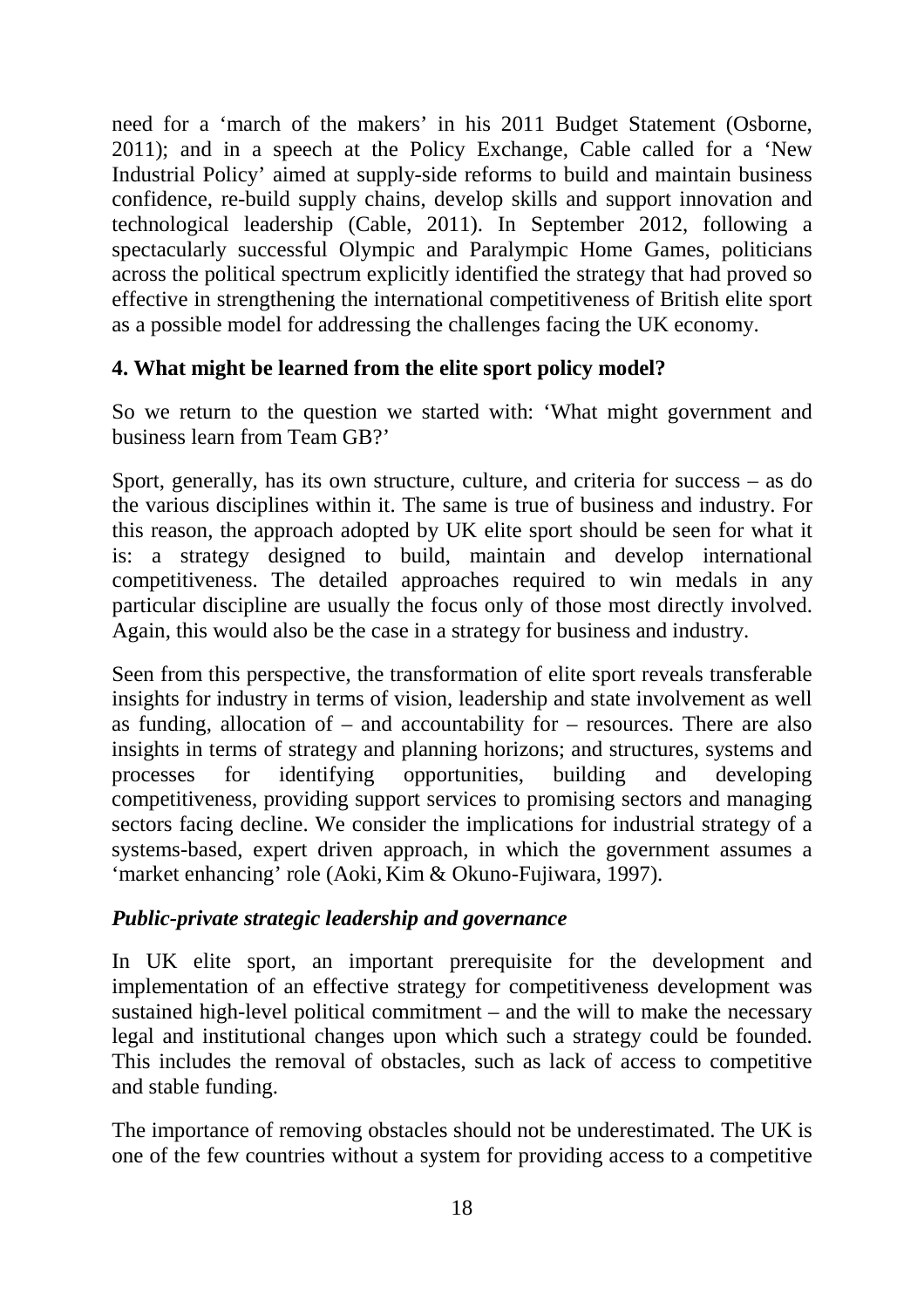source of finance and other collective resources to start-ups and growing businesses. Germany, for example, has a business bank; and the government underwrites loans to spread the risks involved in lending to start-ups. Other collective resources, such as legal services, are also provided, allowing smaller firms to focus on their core business. In the UK, companies have historically been reliant on the stock market for expansion. But this means that growth typically depends upon selling-off a significant stake, creating the need to prioritize the short-term interests of shareholders, often to the detriment of longterm development (Konzelmann et al. 2010) .

The British Business Bank, which became operational in November 2014, offers many options including funding via the rapidly expanding Peer-to-Peer (P2P) sector. However, it lacks the clarity, transparency – and above all, strategic leadership – of an institution such as UK Sport. This is in part the result of government not being integrated into the industrial system, failing to identify challenges correctly and thus being unable to react appropriately. The problem is exacerbated by the traditionally dominant position that the financial sector holds in the economy. The state's approach to industry thus owes more to the politically driven 'ad hoc' interventions prior to Atlanta 1996, than to the forward-looking, problem-centered approach of today – with similar outcomes.

In elite sport, having made the legal and institutional changes upon which an effective strategy could be based, a strategic collaboration between UK Sport and the NSGs was formed. A clear vision for the future of elite sport was articulated and a strategy was developed for achieving it. A joint system of governance was evolved to ensure both balance in the relationship between public and private sector actors and accountability for the investment of funding and other collective resources. By mobilizing and re-focusing existing institutions, the system was relatively easy to construct. All of this has clear implications for British SMEs in competitive markets, in terms of strategic leadership, vision and governance; and the fewer the changes required to build an institutional framework, the easier and quicker it will be to implement – although it must, like the elite sport system be allowed to continuously evolve thereafter.

Just as the sport strategy was developed with input from the NSGs – whose Performance Directors were all former world class elite athletes who know what it takes to deliver medals in world sporting events – a strategy for UK industrial competitiveness should be informed by the knowledge of the owners and managers of successful British businesses, and the industry bodies that work with them.

In the elite sport system, there is a premium on the quality of information flows between UK Sport and the NGBs, between the NGBs themselves and between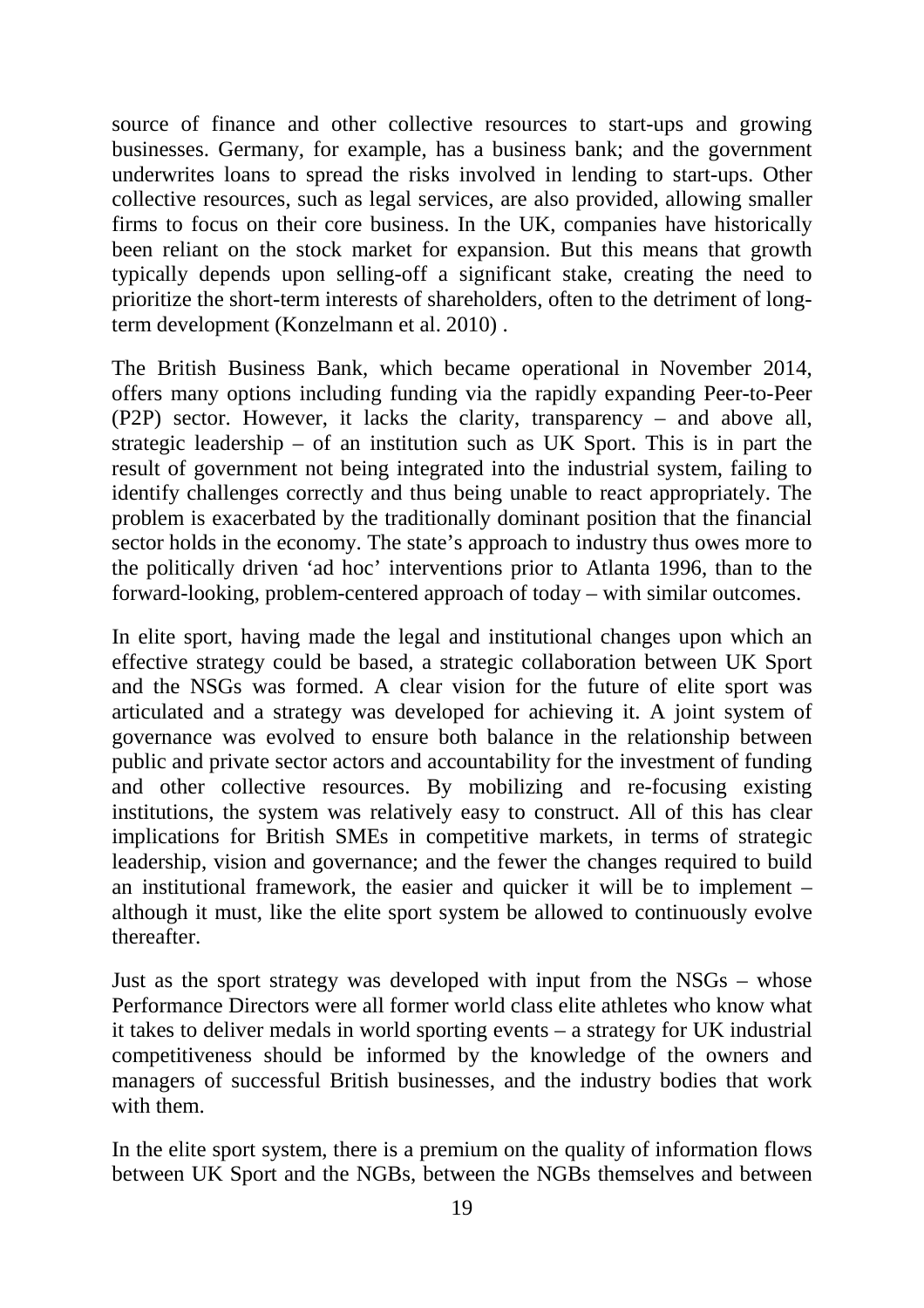the NGBs and athletes. UK Sport provides leadership, vision and culture as well as transparent conditions for access to resources and systems for their effective management and governance. The coordination and effort that goes into actually delivering medals takes place at the level of the NGBs and elite teams, where talent is identified and the processes supporting the development of athletes and teams takes place. The quality of the relationship and communication between all of these institutions, is thus of paramount importance. An industrial equivalent would need intelligent, arms-length state involvement working in partnership with recognized leaders from industry, perhaps using existing institutions such as chambers of commerce, trade and industry bodies at the highest level within the system, with these institutions also providing strategic leadership and support at the level of the industrial sector, region and cluster, with input from universities and technical institutes. As in elite sport, the greater the degree to which industrial strategy is built around existing institutions, the more effective it is likely to be in delivering improved results quickly.

#### *Enabling competitive environment*

In elite sport, the creation, maintenance and development of an enabling competitive environment has been central to success. Peter Keen's reference to his early 'Alpinist' experience highlights the value of such an environment. He identifies the elite sport *system* as being at least as influential as finance, underlining the importance of both the rules governing investment in sports and athletes and the accountability for this investment. It is thus important to recognize that access to a stable source of industrial finance is not, in itself, sufficient: it allows the system to exist and to function, but neither part can work effectively without the other. In Andy Maddock's words, the funding is an 'enabler': 'The money doesn't necessarily guarantee you success. It's actually what you do with the money and how you use that investment as an enabler to be competitive on the world stage' (personal communication, April 21, 2015).

This is also true of the environment within which many British businesses operate – except, of course, that step changes in finance and support have yet to come. With the absence of a coherent industrial strategy, unlike elite sport, UK businesses are still competing against those with the clear advantage of systems of support and an institutional structure for building competitive capability. Although success is realized in markets, these rely on non-market institutions and policies to function effectively. So an institutional framework with systems for identifying and developing the sectors with greatest potential to contribute to current and future employment and rising living standards as well as macroeconomic prosperity would enable firms and sectors to realize their competitive potential. Additional resources might include support for learning and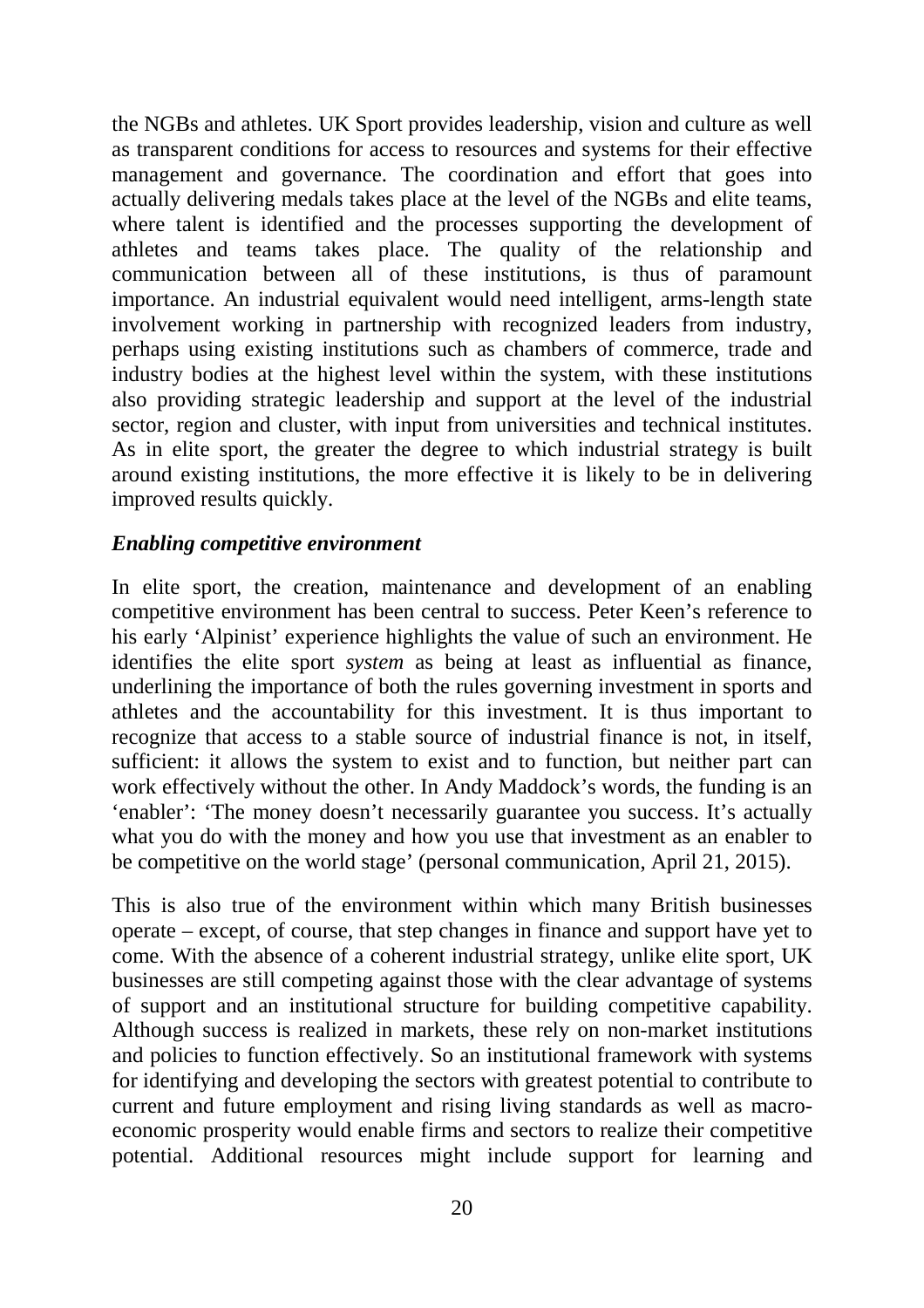innovation; universities and technical institutes are essential for technological progress, knowledge generation, and in some cases, commercialization. Due to the dynamic nature of economic progress, institutions supporting the recognition of – and responses to – changes in the economic environment (i.e., exploiting opportunities, removing obstacles, avoiding lock-in to outmoded activities and facilitating innovation) are – as UK Sport has demonstrated – essential to success.

In the elite sport model, the objective is not to protect athletes and teams from competitive pressures but instead to support them in developing and improving competitive capabilities, which are tested and honed in the process of competing for funding, places on elite teams and medals. An enabling competitive environment for British businesses would have much the same purpose, with international competitive capabilities being refined and strengthened in competitive markets for their goods and services.

However, whilst sport has a regular schedule, with easily identified criteria for success, this is less clear in industry. Because of the unpredictable nature of markets and technologies, an industrial strategy depends upon developing the capacity to predict, recognize and respond effectively to changes in the competitive environment. In part, this will depend upon the ability to facilitate the processes required for identifying new, promising industries and technologies – and the generation of supporting resources including requisite knowledge and capital requirements (physical, human and social). Equally important is the ability to identify out-moded industrial sectors and technologies and to effectively manage their decline. The details of such a strategy will depend upon the particular circumstances of sectors and firms – again putting a premium on the quality of relationships, communication and information sharing throughout the system and the existence of appropriate planning and strategy horizons.

### *Sustainable systems for learning and development*

Not all of the ideas supporting the development of UK elite sport were learned from scratch; many were inspired by other teams or best practice and adapted to fit the British cultural and institutional context. Similarly, an industrial strategy might well draw upon ideas from elsewhere, such as Germany's 'Mittelstand', Italy's industrial districts and other successful industrial clusters. But to be sustainable and effective, it should take local culture, institutional context and conditions into account. During the elite sport system's early development, ideas were taken from elsewhere, notably Australia, but as it has evolved the model has become characteristically and quintessentially 'British'. According to Liz Nicholl,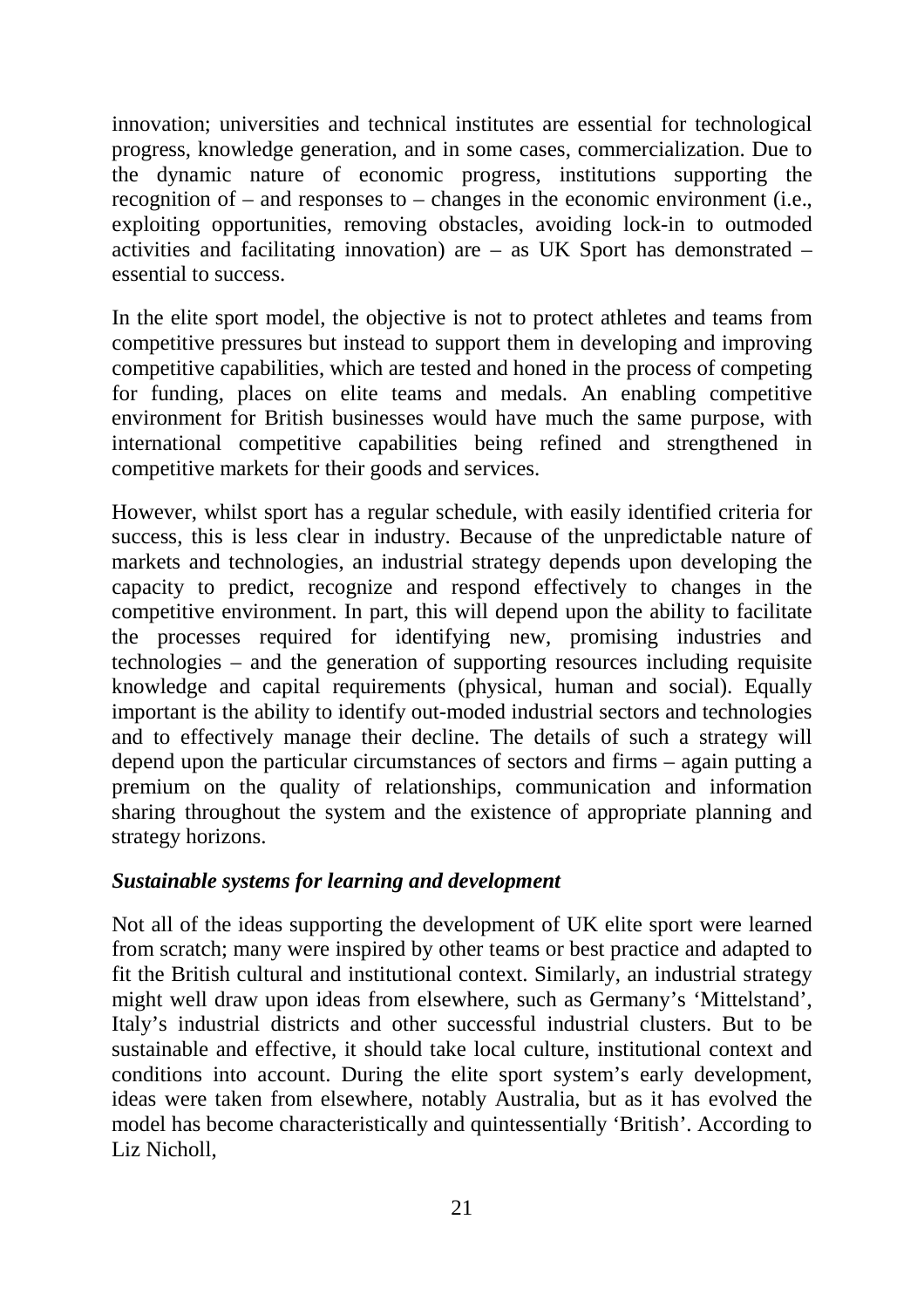'the model here is about developing the system, the competence, the capacity and the leadership of sports so that they can take full responsibility for their athletes … Because we're a smaller nation [than Australia], we can surround the sports with world-class support; and we can deploy individuals to work with the sport as opposed to taking athletes out and putting them into a centralized location at an institute'.

The process of surrounding athletes with world class support, was not instantaneous; Since it would involve public funding and the setting and monitoring of targets, the governance and communications systems of the NGBs would require a fundamental overhaul. Some NGBs, such as the Royal Yachting Association, were already relatively well developed organizations – so the process of change there was relatively rapid. However, as a sign of what was to come, these NGBs helped others to improve in critical areas, unlocking access to funding and other support. As they have developed, so, too, has their relationship with both UK Sport and each other, which, in turn, has strengthened the pathways for talent identification and development in more sports – with the result that Team GB has achieved medal success in ever more sporting disciplines, by an increasing number of athletes.

Another source of learning is under-performance. Although the expectation is of winning, response to under-achievement is constructive: Preparation and performance are carefully reviewed to identify causes and develop strategies for addressing them. Athletes and teams that have medal potential are helped to compete more effectively, sometimes with input from more successful teams or outside sport, such as performance experts from the arts or high-tech manufacturing businesses. A review of British Swimming was immediately under way, following the failure to meet its medal target in London, for example. According to Michael Scott, British Swimming's Performance Director:

'Everything is on the table. We cannot close our mind to any ideas or suggestion … We have made approaches and not necessarily to people within the sport of swimming. You have to look at Team GB as a whole and say there is expertise in this country that could be used to sharpen our focus' (quoted in White, [2012\)](#page-31-0).

The Team's record-breaking performance in Rio 2016 is evidence of the effectiveness of this approach. Other examples are UK Sport's partnership with McLaren Technology Group to produce training equipment for teams, such as rowing and canoeing; and the learning and professional development that takes place through the relationship between NGBs and the Sports Institutes for medical and scientific support. Team GB also still learns from best practice and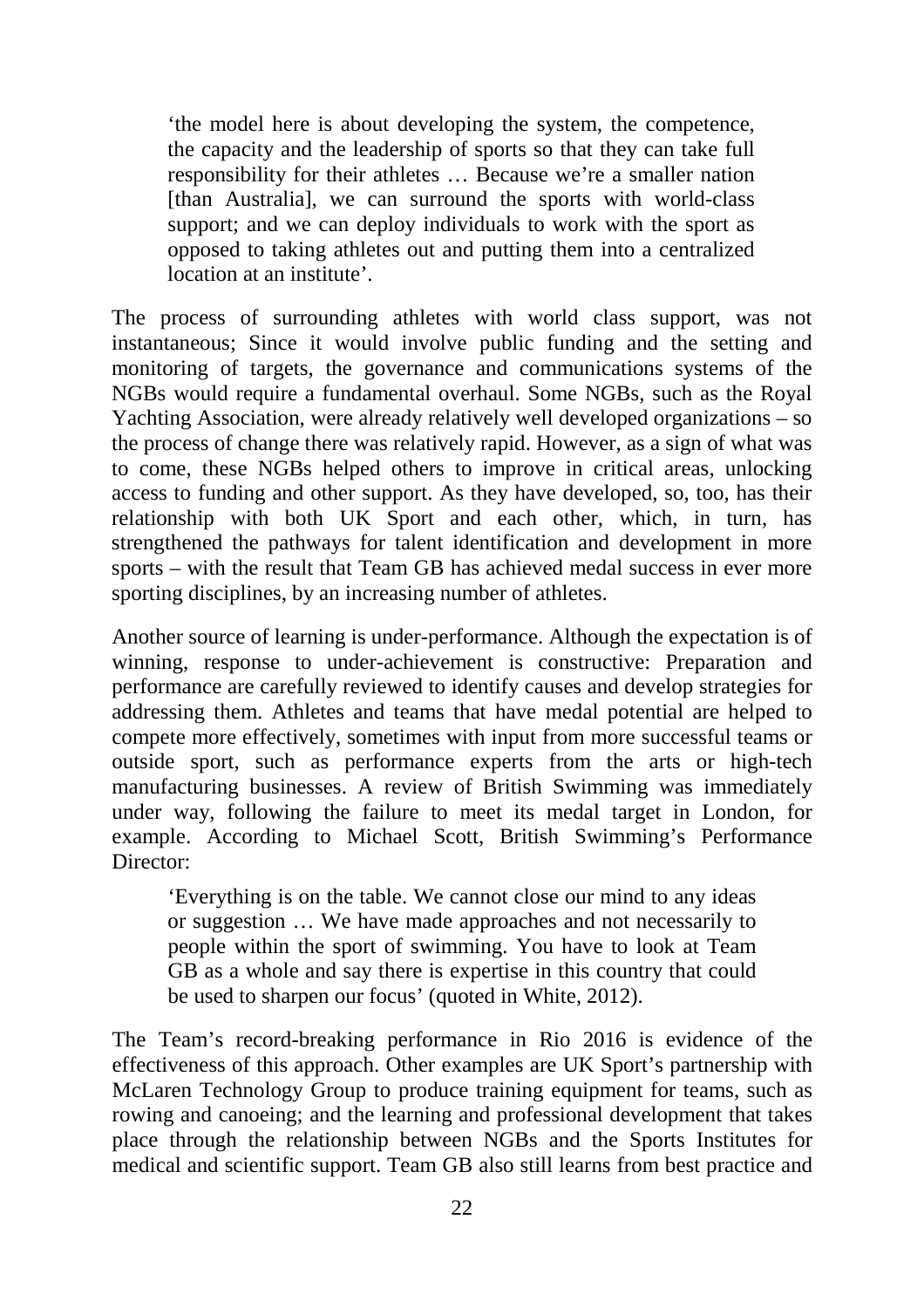other countries' teams. So there is potential for the bar to be continuously raised, through a virtuous cycle of improvement.

The same would ideally be true of cumulative learning in industrial ecosystems and the small- and medium-sized businesses that populate them. With an effective strategy and appropriate institutional structures, systems and processes to provide improved collective resources, they would be better able to develop and improve competitiveness.

# **5. Conclusions**

The current debate about industrial strategy in the UK has largely revolved around the question of *whether* the state should be involved as an economic actor rather than *how* However, despite the popular conceptualization of Britain as a 'free market' economy, governments from across the political spectrum have routinely intervened, usually for short-term political purposes – with predictable results.

In making positive change possible, elite sport perhaps had the advantage of a relatively low political profile. Although it was dubbed the 'Team of Shame' in Atlanta 1996 (quoted in Kelso, 2012) – it wasn't attracting media headlines for industrial and social unrest. Margaret Thatcher largely ignored it, and British sports fans were accustomed to failure, with the odd success to keep hope alive. This may have made elite sport's under-performance easier to address, since it was less subject to political idealism.

John Major's personal interest – and the political capital to be garnered from much of the British population's love affair with sport – provided the motivation to address the problem. This is in sharp contrast with the politicized view – by the electorate, media, special interest groups and politicians – of British manufacturing and industry. Even decades later, the psychological scars of the turbulent 1970s persist; and the popular view of manufacturing is one of dirt, strikes, low quality goods, truculent unions and uninspiring pay on one side, and poorly informed, short-term political intervention on the other – instead of hi tech design, state of the art manufactures, world leading products and solid rewards.

This is in spite of the fact that the nature of manufacturing has changed – as has its political context. The Cold War context of industrial policy during the 1970s contributed to fear of far left revolution and neglect of initiatives aimed at producing innovative, competitive products and services. There is now the space for this to change, as well as a model – that of elite sport – that has worked very effectively in a UK context, to provide inspiration and a starting point.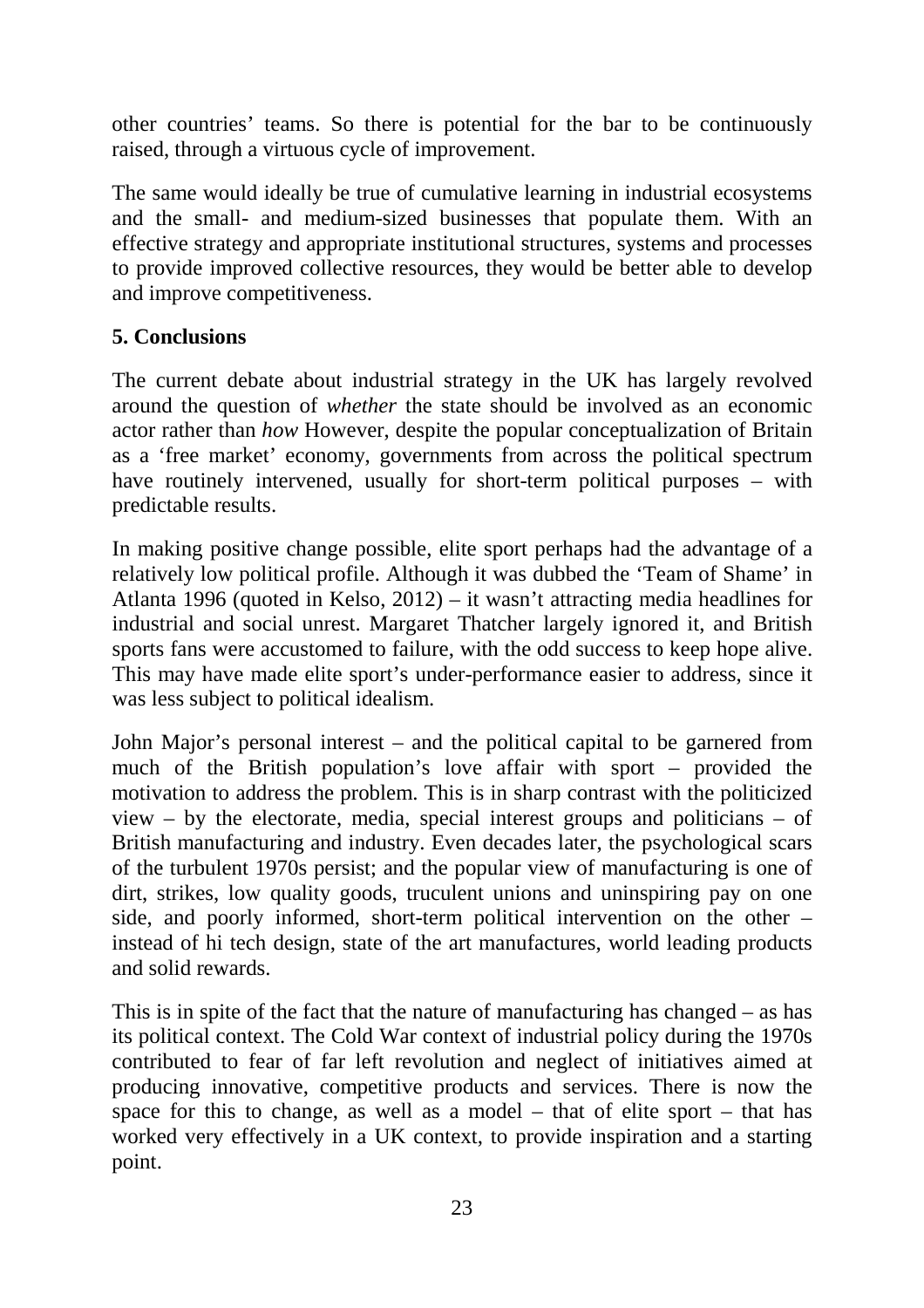What is missing is political will. The approach that characterized elite sport prior to Atlanta 1996 was clearly holding back competitiveness, whilst the current one focuses on competition and team work – with teams and individual athletes doing the competing and the state providing arm's length strategic leadership and support. What makes it work is the quality of relationships and communication among those involved as well as the clarity of the overall vision. Instead of interventions based on political force majeure, the state makes limited, informed, appropriate and problem-centered interventions on the basis of accurate and timely information. This is partly why so few interventions have been required and their overall effect has been positive – in spite of three changes of government. It is also important to note that with one exception – the creation of UK Sport – all of the changes were in the legal environment, which only the state could have made. This clearly demonstrates that the state *must* be involved.

Elite sport has also succeeded in radically changing attitudes and expectations – of athletes, the general public and even more impressively, at least three governments. It is no longer sufficient to put up a creditable performance, there is now a 'win at all costs' mentality and vastly heightened expectations. This has even contributed to success in new disciplines – cycling and gymnastics being just two of the latest. Whereas initially, UK Sport targeted investment at the very *few* sports with both a realistic chance of winning medals and the governance capabilities to account for this investment, as the system has developed, it has become progressively more capable of expanding the number of sports in which the UK is competitive. There are clear implications for industry in both of these areas.

Three broad areas then, stand out as key contributors to the success of UK elite sport. (1) an institutional structure to provide strategic leadership, identify talent and support the development of internationally competitive athletes and teams – insulated from interference by short-term political (or elite sport) interests; (2) an enabling competitive environment in which access to a reliable source of finance forms a part; and (3) an institutional system that encourages learning, innovation and responsiveness to opportunities and constraints. Taken together, these – if made available to British businesses, clusters and sectors – would be likely to facilitate significant improvement in the UK's international industrial performance.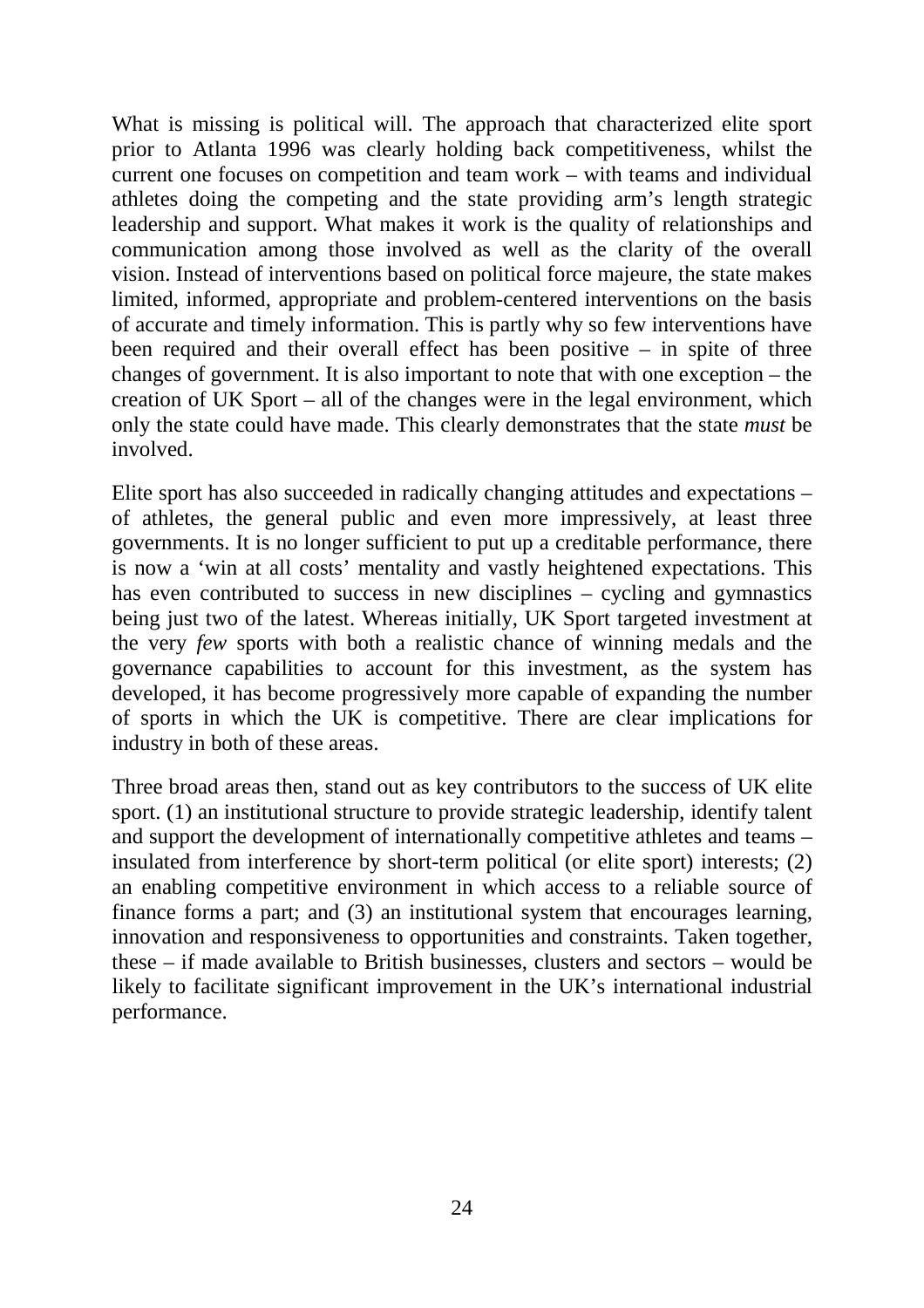#### **References**

- Andreoni, A. (2011). *Productive capabilities indicators for industrial policy design.* (Development Policy, Statistics and Research Branch Working Paper No. 17/2011). Vienna: UN Industrial Development Organization. Retrieved from [http://www.unido.org/fileadmin/user\\_media/Publications/Research\\_and\\_st](http://www.unido.org/fileadmin/user_media/Publications/Research_and_statistics/Branch_publications/Research_and_Policy/Files/Working_Papers/2011/WP172011%2520Productive%2520Capabilities%2520Indicators%2520for%2520Industrial%2520Policy%2520Design.pdf) [atistics/Branch\\_publications/Research\\_and\\_Policy/Files/Working\\_Papers/](http://www.unido.org/fileadmin/user_media/Publications/Research_and_statistics/Branch_publications/Research_and_Policy/Files/Working_Papers/2011/WP172011%2520Productive%2520Capabilities%2520Indicators%2520for%2520Industrial%2520Policy%2520Design.pdf) [2011/WP172011%20Productive%20Capabilities%20Indicators%20for%20](http://www.unido.org/fileadmin/user_media/Publications/Research_and_statistics/Branch_publications/Research_and_Policy/Files/Working_Papers/2011/WP172011%2520Productive%2520Capabilities%2520Indicators%2520for%2520Industrial%2520Policy%2520Design.pdf) [Industrial%20Policy%20Design.pdf](http://www.unido.org/fileadmin/user_media/Publications/Research_and_statistics/Branch_publications/Research_and_Policy/Files/Working_Papers/2011/WP172011%2520Productive%2520Capabilities%2520Indicators%2520for%2520Industrial%2520Policy%2520Design.pdf)
- <span id="page-27-0"></span>Aoki, M., Kim, H.-K. & Okuno-Fujiwara, M. (1997). *The role of government in East Asian economic development: Comparative institutional analysis*. Alderley: Clarendon Press.
- BBC. (2001, October 4). Picketts Lock bid scrapped. Retrieved from <http://news.bbc.co.uk/sport1/hi/athletics/1577797.stm>
- BERR. (2009). *New industry, new jobs.* London: Department of Business, Enterprise and Regulatory Reform. Retrieved from <http://www.berr.gov.uk/files/file51023.pdf>
- Bengtsson, M. & Raza-Ullah, T. (2016). A systematic review of research on coopetition: Towards a multi-level understanding. *Industrial Marketing Management,* 57, 23-39. Retrieved from Science Direct database <http://dx.doi.org.ezproxy.lib.bbk.ac.uk/10.1016/j.indmarman.2016.05.003>
- Best, M. (1990). *The new competition: Institutions of industrial restructuring,* Cambridge, Mass: Harvard University Press.
- BIS & HM Treasury. (2011). *The plan for growth*. London: Department for Business, Innovation and Skills and HM Treasury. Retrieved from [https://www.gov.uk/government/uploads/system/uploads/attachment\\_data/](https://www.gov.uk/government/uploads/system/uploads/attachment_data/file/31584/2011budget_growth.pdf) [file/31584/2011budget\\_growth.pdf](https://www.gov.uk/government/uploads/system/uploads/attachment_data/file/31584/2011budget_growth.pdf)
- Brandenberger, A. & Nalebuff, B. (1997). *Co-opetition.* New York, NY: Doubleday.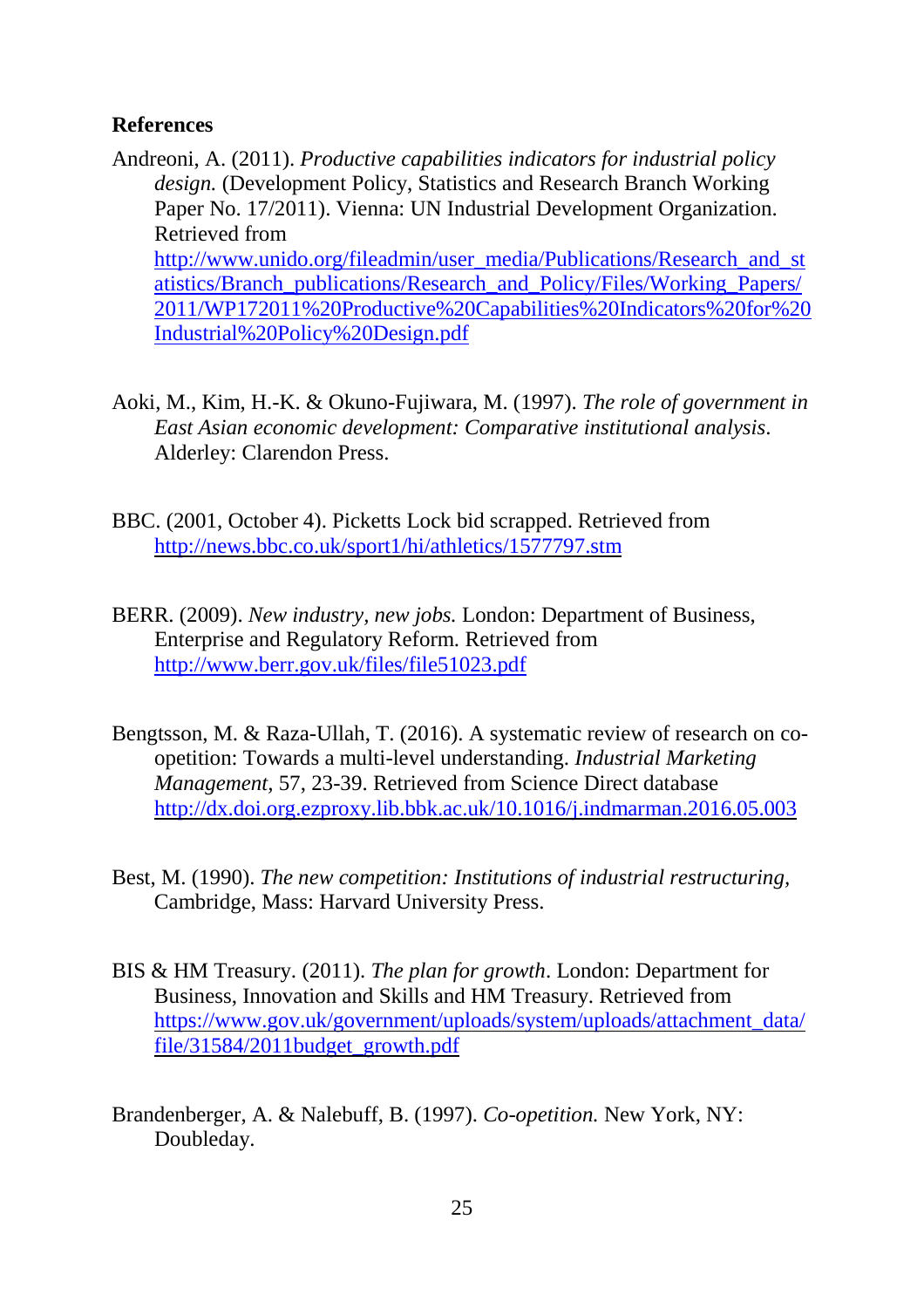- Cable, V. (2010, June 3). *Speech at Cass Business School.* London: Department for Business, Innovation and Skills. Retrieved from [https://www.gov.uk/government/news/vince-cable-speech-cass-business](https://www.gov.uk/government/news/vince-cable-speech-cass-business-school-june-3-2010)[school-june-3-2010](https://www.gov.uk/government/news/vince-cable-speech-cass-business-school-june-3-2010)
- Cable, V. (2011, October 26). *Business Secretary speech on industrial policy at Policy Exchange.* London: Department for Business, Innovation and Skills and UK Export Finance. Retrieved from [https://www.gov.uk/government/speeches/business-secretary-speech-on](https://www.gov.uk/government/speeches/business-secretary-speech-on-industrial-strategy-at-policy-exchange)[industrial-strategy-at-policy-exchange](https://www.gov.uk/government/speeches/business-secretary-speech-on-industrial-strategy-at-policy-exchange)
- Cable, V. (2012, September 11). *Strategy: Cable outlines vision for future of British industry.* London: Department for Business, Innovation and Skills and UK Export Finance. Retrieved from [https://www.gov.uk/government/speeches/industrial-strategy-cable](https://www.gov.uk/government/speeches/industrial-strategy-cable-outlines-vision-for-future-of-british-industry)[outlines-vision-for-future-of-british-industry](https://www.gov.uk/government/speeches/industrial-strategy-cable-outlines-vision-for-future-of-british-industry)
- CEC (Commission of the European Communities). (1994). *Growth, competitiveness, employment: The challenges and ways forward into the 21st century.* Brussels: CEC.
- Coe, S. (2015). Theme six: Elite and professional sport. *A new strategy for sport: Consultation paper.* London: Department for Culture, Media and Sport. Retrieved from [https://www.gov.uk/government/uploads/system/uploads/attachment\\_data/](https://www.gov.uk/government/uploads/system/uploads/attachment_data/file/450712/1619-F_Sports_Strategy_ACCESSIBLE.pdf) file/450712/1619-F\_Sports\_Strategy\_ACCESSIBLE.pdf
- Dorn, S., Schweiger, B. & Albers, S. (2016). Levels, phases and themes in coopetition: A systematic literature review and research agenda. *European Management Journal,* 34(5), 484-500. Retrieved from Science Direct Database <http://dx.doi.org.ezproxy.lib.bbk.ac.uk/10.1016/j.emj.2016.02.009>
- DTI (Department of Trade and Industry). (1994). *Competitiveness: Helping business to win*. Cm 2563. London: The Stationery Office.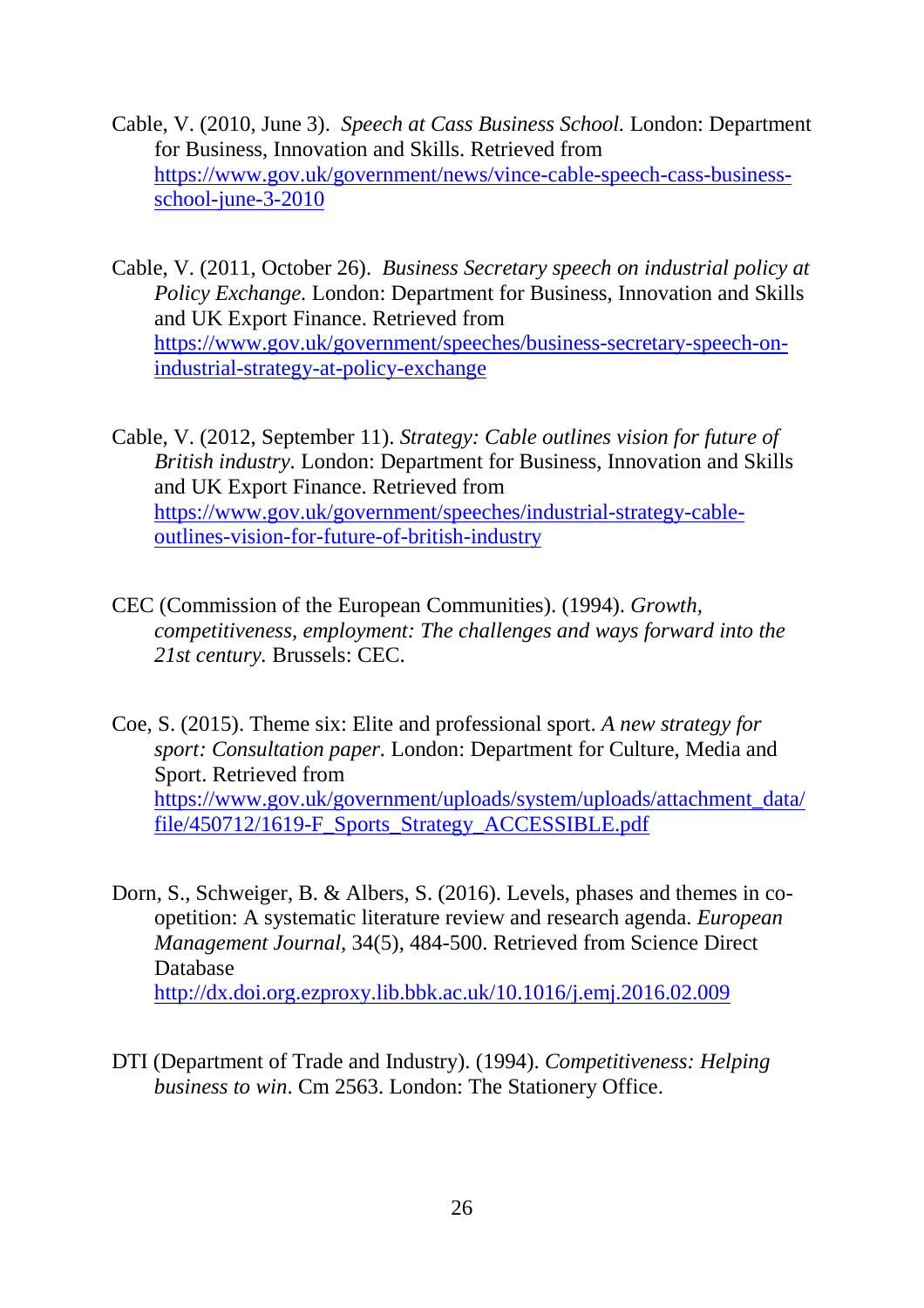- DTI. (1995). *Competitiveness: Forging ahead.* Cm 2867. London: The Stationery Office.
- DTI. (1996). *Competitiveness: Creating the enterprise centre of Europe*. Cm 330. London: The Stationery Office.
- DTI. (1998). *Our competitive future: Building the knowledge driven economy*. Cm 4176. London: The Stationery Office.
- *Financial Times*. (2008, February 21). Transcript: Sir John Rose, CEO of Rolls-Royce. Retrieved from [http://www.ft.com/cms/s/0/987f1a72-e097-11dc](http://www.ft.com/cms/s/0/987f1a72-e097-11dc-b0d7-0000779fd2ac.html%23axzz2Q4BvwaPk)[b0d7-0000779fd2ac.html#axzz2Q4BvwaPk](http://www.ft.com/cms/s/0/987f1a72-e097-11dc-b0d7-0000779fd2ac.html%23axzz2Q4BvwaPk)
- Gibson, O. (2012, July 24). London 2012: How Team GB's fortunes turned around after disaster in Atlanta. *The Guardian*. Retrieved from [http://www.guardian.co.uk/sport/2012/jul/24/london-2012-team-gb-atlanta](http://www.guardian.co.uk/sport/2012/jul/24/london-2012-team-gb-atlanta%2520)

<span id="page-29-0"></span>Houlihan, B. & Lindsey, I. (2013). *Sport policy in Britain*. Oxford: Routledge.

- Kelso, P. (2012, July 27). London 2012 Olympics: How Team GB went from zeroes to heroes after Atlanta '96 low point. *The Telegraph.* Retrieved from [http://www.telegraph.co.uk/sport/olympics/Team-](http://www.telegraph.co.uk/sport/olympics/Team-GB/9432637/London-2012-Olympics-How-Team-GB-went-from-zeroes-to-heroes-after-Atlanta-96-low-point.html)[GB/9432637/London-2012-Olympics-How-Team-GB-went-from-zeroes](http://www.telegraph.co.uk/sport/olympics/Team-GB/9432637/London-2012-Olympics-How-Team-GB-went-from-zeroes-to-heroes-after-Atlanta-96-low-point.html)[to-heroes-after-Atlanta-96-low-point.html](http://www.telegraph.co.uk/sport/olympics/Team-GB/9432637/London-2012-Olympics-How-Team-GB-went-from-zeroes-to-heroes-after-Atlanta-96-low-point.html)
- Konzelmann, S., Wilkinson, F. Fovargue-Davies, M. & Sankey, D. (2010). Governance, regulation and financial market instability: The implications for policy. *Cambridge Journal of Economics,* 34(5), 929-54. doi:10.1093/cje/bep086
- OECD (Organization for Economic Co-operation and Development). (1992). *Technology and the economy: The key relationships.* Paris: OECD.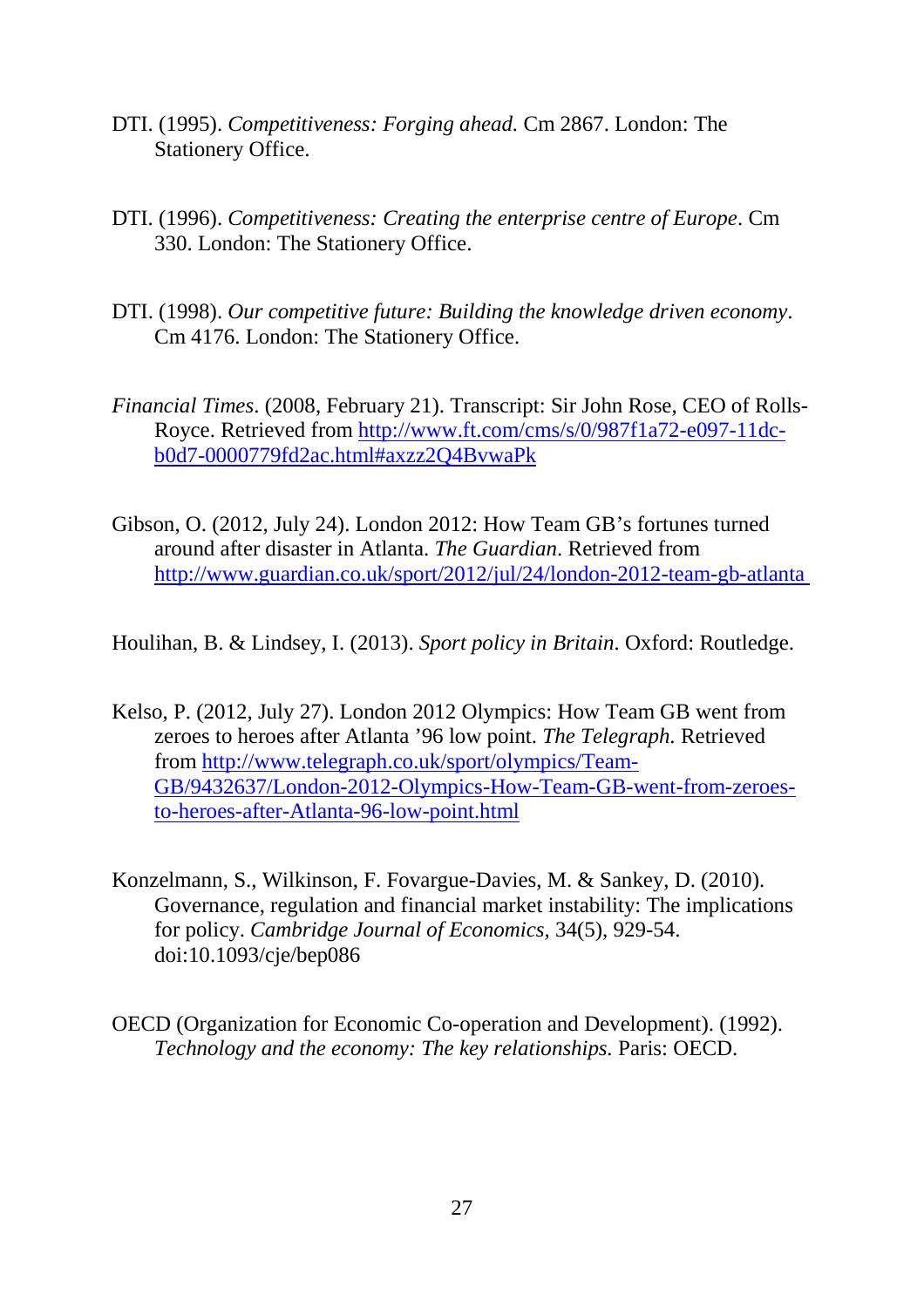Osborne, G. (2011, March 23). *Budget statement by the Chancellor of the Exchequer, the Rt Hon George Osborne MP*. London: HM Treasury. Retrieved from [http://webarchive.nationalarchives.gov.uk/20130129110402/http://www.h](http://webarchive.nationalarchives.gov.uk/20130129110402/http:/www.hm-treasury.gov.uk/2011budget_speech.htm) [m-treasury.gov.uk/2011budget\\_speech.htm](http://webarchive.nationalarchives.gov.uk/20130129110402/http:/www.hm-treasury.gov.uk/2011budget_speech.htm) 

- Osborne, G. (2015, November 25). *Chancellor George Osborne's spending review and statement 2015 speech.* London: House of Commons. Retrieved from [https://www.gov.uk/government/speeches/chancellor-george](https://www.gov.uk/government/speeches/chancellor-george-osbornes-spending-review-and-autumn-statement-2015-speech)[osbornes-spending-review-and-autumn-statement-2015-speech](https://www.gov.uk/government/speeches/chancellor-george-osbornes-spending-review-and-autumn-statement-2015-speech)
- Piore, M. & Sabel, C. (1984). *The second industrial divide: Possibilities for prosperity.* New York, NY: Basic Books.
- Roan, D. (2014, October 28). UK Sport: Funding policy could be reconsidered. *BBC News.* Retrieved from <http://www.bbc.co.uk/sport/olympics/29791277>
- Rose, J. (2007). Why manufacturing matters. *Gabor Lecture.* Retrieved from <http://www3.imperial.ac.uk/events/dennisgaborlecture>
- Slater, M. (2008, August 14). How GB cycling went from tragic to magic. *BBC News.* Retrieved from <http://news.bbc.co.uk/sport1/hi/olympics/cycling/7534073.stm>
- Sproat, I. (1994, July 8). Sports council, Commons Sitting HC Deb vol 246 cc584-92. Retrieved from <http://hansard.millbanksystems.com/commons/1994/jul/08/sports-council>
- UK Sport. (2016a). What is a performance pathway? Retrieved from [http://www.uksport.gov.uk/our-work/talent-id/what-is-a-performance](http://www.uksport.gov.uk/our-work/talent-id/what-is-a-performance-pathway)[pathway](http://www.uksport.gov.uk/our-work/talent-id/what-is-a-performance-pathway)
- UK Sport. (2016b). Leadership development and governance: Strategic aims and principles. Retrieved from [http://www.uksport.gov.uk/our](http://www.uksport.gov.uk/our-work/leadership-development-and-governance/strategic-aims-and-principles)[work/leadership-development-and-governance/strategic-aims-and](http://www.uksport.gov.uk/our-work/leadership-development-and-governance/strategic-aims-and-principles)[principles](http://www.uksport.gov.uk/our-work/leadership-development-and-governance/strategic-aims-and-principles)